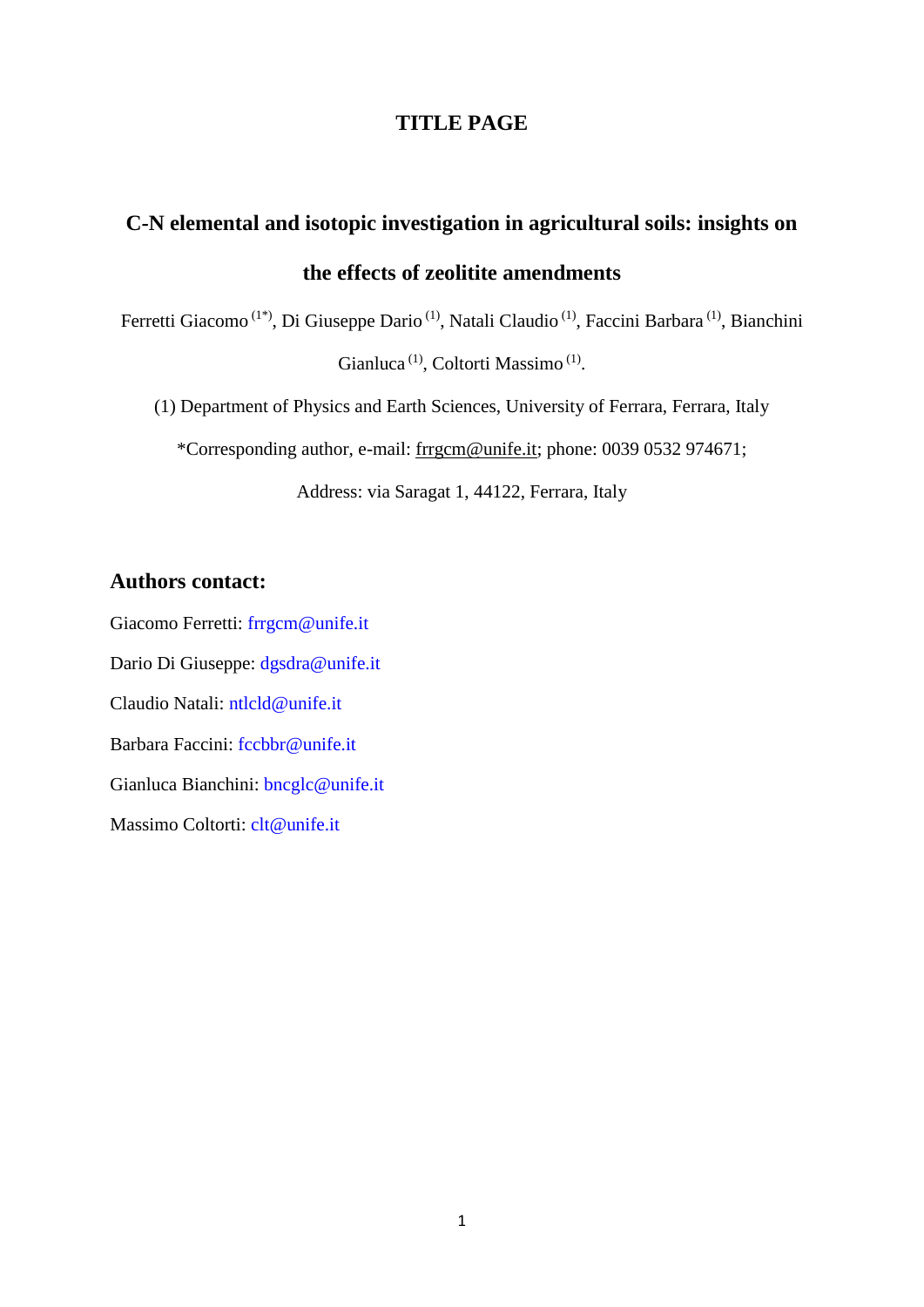### **Abstract**

In this paper we present an elemental and isotopic investigation of carbon and nitrogen in the soil-plant system. Plants grown in an unamended soil were compared to plants grown in a soil amended with natural and NH<sub>4</sub><sup>+</sup>-enriched zeolitites. The aim was to verify that zeolitites at natural state increase the chemical fertilization efficiency and the nitrogen transfer from  $NH_4^+$ enriched zeolitites to plants. Results showed that plants grown on plots amended with zeolitites have generally a  $\delta^{15}N$  approaching that of chemical fertilizers, suggesting an enhanced nitrogen uptake from this specific N source with respect to the unamended plot. The  $\delta^{15}N$  of plants grown on NH<sub>4</sub><sup>+</sup>-enriched zeolitites was strongly influenced by pig-slurry  $\delta^{15}N$  (employed for the enrichment process), confirming the nitrogen transfer from zeolitites to plants. The different agricultural practices are also reflected in the plant physiology as recorded by the carbon discrimination factor, which generally increases in plots amended with natural zeolitites, indicating better water/nutrient conditions.

**Keywords:** *natural zeolitites; NH4-enriched zeolitites; δ <sup>15</sup>N; δ<sup>13</sup>C; amendments; soil-plant interactions; chabazite.*

# **1. Introduction**

Intensive agricultural practices, which involve systematic use of chemical fertilizers, cause soil quality degradation, loss of soil organic matter, decrease of soil biological properties and widespread water pollution, particularly reflected by high concentration of dissolved nitrogen (N) compounds that contaminate the interacting surface and ground-water (Golchin et al., 1995; Sacchi et al., 2013; Marchina et al., 2015). Chemical fertilization implies significant N losses that may occur after their application (such as  $NO_3$ <sup>-</sup> leaching/runoff,  $NO_x$ ,  $N_2O$  and  $NH_3$ volatilization), which have negative consequences from the economical, agronomical and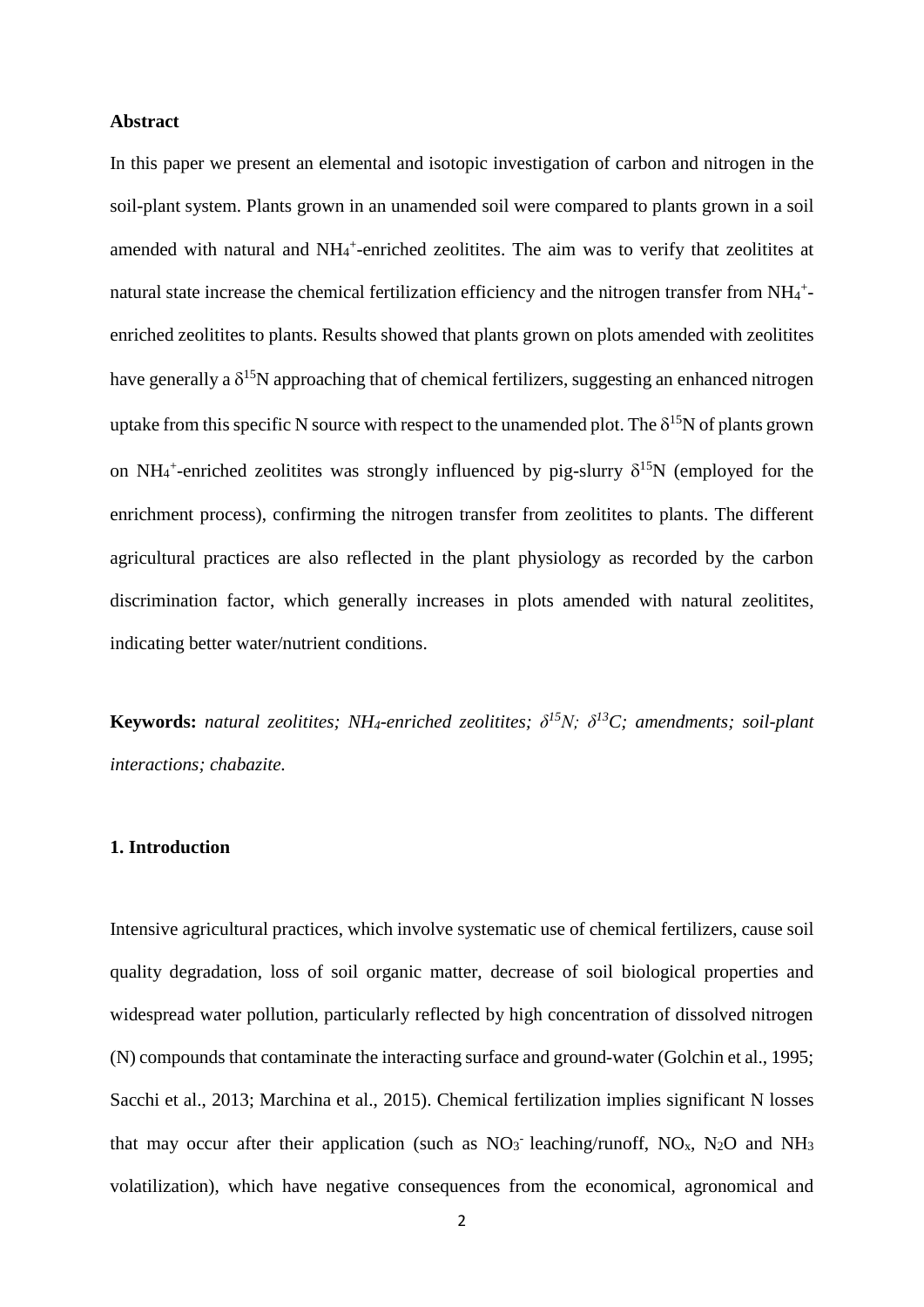environmental point of view (Smil, 1999). In this framework, the application of organic and inorganic amendments has been recognized as a valuable technique for increasing soil physicochemical properties as well as soil fertility (Waltz et al., 2003; Ferreras et al., 2006; Lima et al., 2009; Colombani et al., 2014). Among inorganic amendments, zeolitites are increasingly used. They are lithologies containing more than 50 % of zeolite minerals (Galli and Passaglia, 2011), which are crystalline hydrated aluminosilicates constituted by a three-dimensional framework of linked tetrahedra and by open cavities in the form of channels and cages (Gottardi and Galli, 1985; Coombs et al., 1997). They are known to be suitable in a wide range of agricultural applications (Reháková et al., 2004) in relation to their high Cation Exchange Capacity (CEC). Their structure allows in fact a controlled retention/release of water and nutrients (e.g.  $NH_4^+$ ), thus reducing N leaching and NH<sup>3</sup> volatilization from agricultural soils. As a consequence, the use of these amendments generally increase crop yield, water and N use efficiency (Bigelow et al., 2001; Reháková et al., 2004; Passaglia, 2008; Sepaskhah and Barzegar, 2010; Ippolito et al., 2011; Latifah et al., 2011; Bernardi et al., 2013; Gholamhoseini et al., 2013; Li et al., 2013; Malferrari et al., 2013; Colombani et al., 2014; Colombani et al., 2015; Ozbahce et al., 2015; Di Giuseppe et al., 2016).

Among zeolitites, chabazite-bearing zeolitites (in which chabazite zeolite is prevalent) are recognized as one of the best zeolitites to be used for agronomical purposes, in relation to its very high CEC (2.0 - 2.1 meq  $g^{-1}$ ), selective reversible NH<sub>4</sub><sup>+</sup> sorption and structure stability over long period (Baerlocher et al., 2001; Passaglia, 2008).

In this context, the ZeoLIFE project (LIFE10+ ENV/IT/00321) investigated the use of zeolitites amendments to minimize the nitrate pollution in agricultural soils and ground/superficial waters, increasing at the same time yield and fertilization efficiency in a nitrate vulnerable zone (Ferrara Province, Italy). Notwithstanding the high number of studies in which natural and NH<sup>4</sup> + -enriched zeolitites were employed in agricultural applications (Barbarick and Pirela,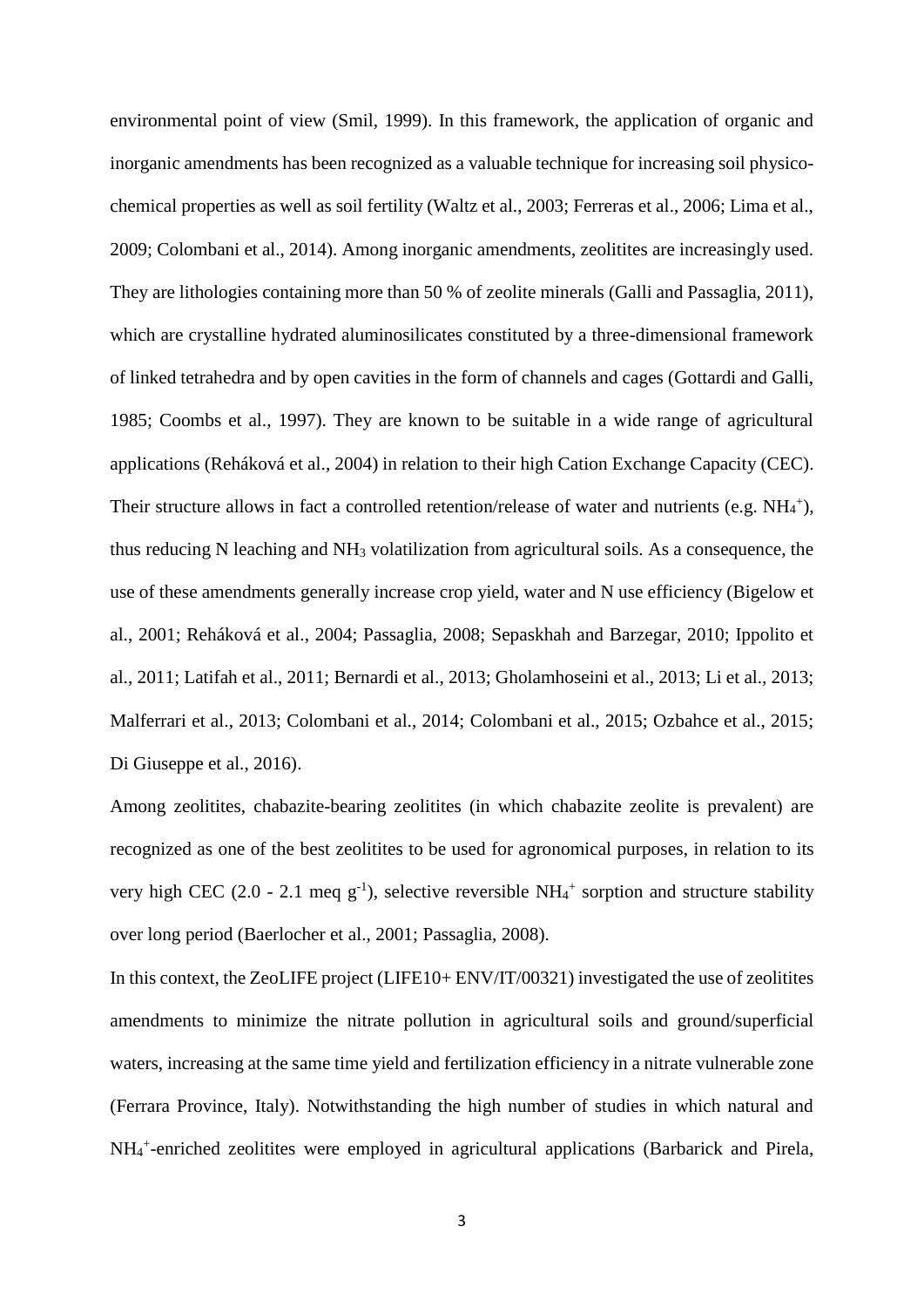1984; Lewis et al., 1984; Dwairi, 1998; Reháková et al., 2004 and reference therein), the use of stable isotopes has never been applied for evaluating the effects of this practice on plant N uptake and for tracing the N transfer from zeolitites to plants.

In this framework, we used an isotopic approach to evaluate the nutrient transfer from zeolitites to plants as well as to verify the increase in fertilizers N uptake with respect to an unamended soil.

A very powerful tool that allows a better understanding of the plant-soil N dynamics is the measurement of the <sup>15</sup>N/<sup>14</sup>N isotopic ratio (expressed as  $\delta^{15}$ N) in soils and associated plants (Högberg, 1997; Szpak, 2014). It is well known that variations in the N isotopic ratio can give robust information about N fluxes and plant N sources in ecosystems. Many studies consider that no variation of the isotopic ratio occurs after the absorption of N by the plant, thus, foliar or stem  $\delta^{15}N$  can act as tracer, reflecting the isotopic ratio of the N source in the soil (Handley and Raven, 1992; Högberg, 1997; Evans, 2001). This assumption is however not completely corrected due to possible fractionations during N uptake, intra-plant N re-allocation and physiological factors due to mycorrhizal associations (Evans, 2001; Szpak, 2014).

Zootechnical effluents, such as pig-slurry that is commonly used as organic fertilizer, are strongly enriched in the heavier  $15N$  isotope ( $> 20\%$ ) due to NH<sub>3</sub> volatilization that causes depletion in the lighter <sup>14</sup>N (Högberg, 1997; Dittert et al., 1998; Schmidt and Ostle, 1999; Lim et al., 2007). This in turn implies that plants grown on organic fertilizers have higher  $\delta^{15}N$  with respect to plants grown under unfertilized or under chemical N-fertilizers (Choi et al., 2002; Choi et al., 2003; Bateman et al., 2005; Yun et al., 2006; Szpak et al., 2012; Szpak, 2014). It is also known that site specific conditions such as water and nutrients availability, soil salinity and soil compaction can cause important variation in the carbon (C) discrimination factor  $(\Delta^{13}C)$ , giving information on the physiological status of plants (Lasa et al., 2011; Maxwell et al., 2014).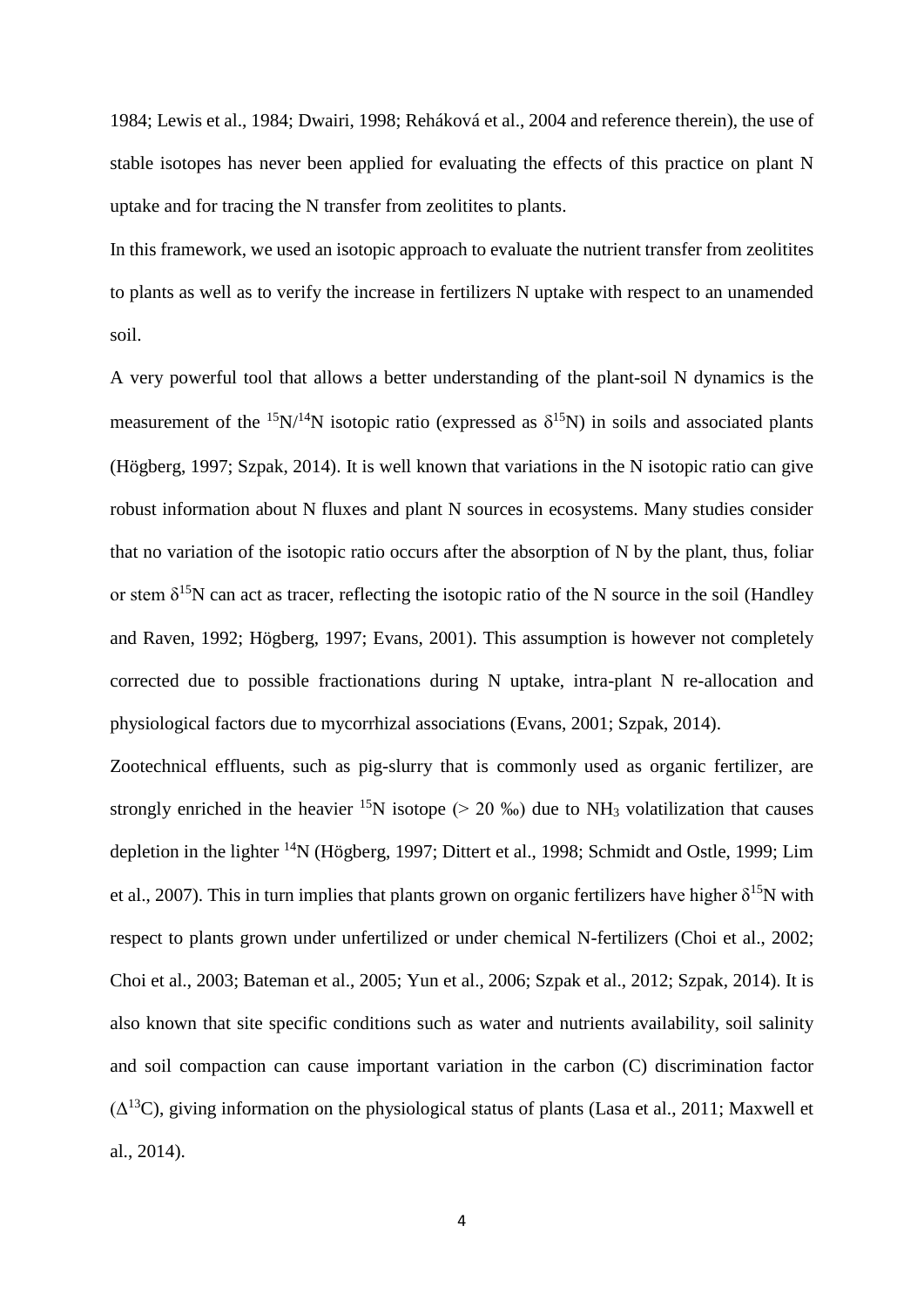The goal of this paper is to verify if soil amendments with zeolitites at natural state can effectively increase chemical fertilization efficiency and to trace the N transfer from  $NH_4$ <sup>+</sup>enriched zeolitites to plants by taking into consideration the N and C elemental and isotopic distribution in the soil-plant system. The investigation has been carried out for two cultivation cycles (maize and wheat). During the experimentation, three different zeolitite amendments, one employing NH<sup>4</sup> + -enriched zeolitites and two employing zeolitites at natural state applied in various amount, were compared to an unamended soil.

Our hypothesis is that in soils amended with zeolitites at natural state, plants are more influenced by the chemical fertilizers isotopic signature with respect to plants grown on an unamended soil, since zeolitites should enhance the adsorption of  $NH<sub>4</sub><sup>+</sup>$  ions formed after the application of chemical fertilizers and allow a more efficient uptake of this specific N source. On the other hand, in soils amended with  $NH_4^+$ -enriched zeolitites (obtained by doping zeolitites with pig-slurry characterized by a very high  $15N$  natural abundance), plants are expected to show a higher isotopic signature, as a consequence of the N transfer from the mineral to the plants.

# **2. Materials and methods**

#### 2.1 Zeolitites used in the study

The natural zeolitite (NZ) used in this study is a byproduct from a quarry located near Sorano village (central Italy) that is mainly exploited to obtain blocks and bricks for construction and gardening.

The quarried material is a zeolitized tuff composed of more than 68 % of K-chabazite constituting thus a "chabazite-bearing zeolitite" (Malferrari et al., 2013). A grain size of 3-6 mm was selected and used in the experimentation. After sieving, part of the NZ was subjected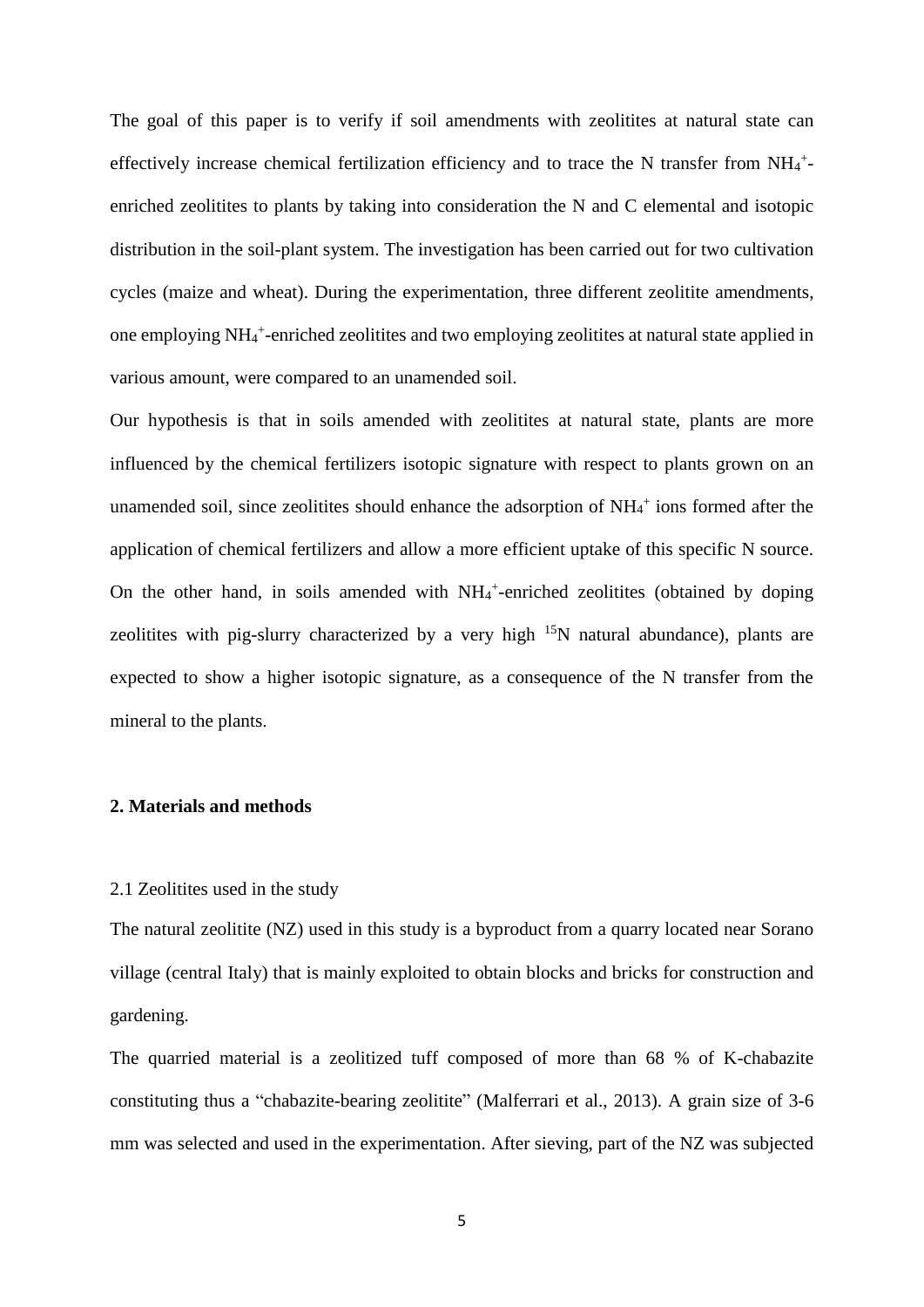to an enrichment process which allowed the enrichment of the zeolitite with  $NH_4^+$  ions, creating an NH<sup>4</sup> + -enriched zeolitite (CZ). The enrichment process, based on a mixing procedure of pigslurry and natural zeolitite in a specifically conceived prototype, has been described by Faccini et al. (2015).

# 2.2 Experimental field setting

This study has been carried out during the agronomic years 2014 and 2015 in a 6 ha agricultural field located 40 km eastward of Ferrara city (45°50'33'' N and 12°05'40'' E, Italy) and 15 km from the Adriatic Sea. The average rainfall is between 500 and 700 mm per year with peaks in autumn and summer (sub-continental climate). Average daytime temperatures range from 5°C in January to 25 °C in July. Marine thermoregulation helps to maintain minima temperatures over zero, reducing the number of night frosts (Mastrocicco et al., 2013). The experimental field lays at an average altitude of 3 m below sea level and consists of recently reclaimed (1860- 1890) clayey-silt soils (Mastrocicco et al., 2013; Di Giuseppe et al., 2014a) defined as Calcaric Gleyic Cambisol, according to the World Reference Base for Soil Resources (IUSS Working Group, 2007) (see Table 1 for the main soil physico-chemical properties). These soils have been previously characterized from the geochemical point of view (Bianchini et al., 2012; Bianchini et al., 2013; Di Giuseppe et al., 2014b; Di Giuseppe et al., 2014c). The mineralogical composition is characterized by quartz, feldspar, calcite and clay minerals (illite, smectite, chlorite, serpentine and mixed-layer) (Malferrari et al., 2013).

The experimental field was parcelled at the begin of ZeoLIFE project (year 2012) in order to compare different zeolitite treatments with the traditional agricultural practices (Fig 1).

Distinct parcels were linear and continuous in order to facilitate the movements of farm machines. One parcel of 1.5 ha was cultivated without the use of zeolitites and thus left unamended (UA). Two parcels of 1 ha each were amended with 5 and 15 kg  $m<sup>2</sup>$  of zeolitites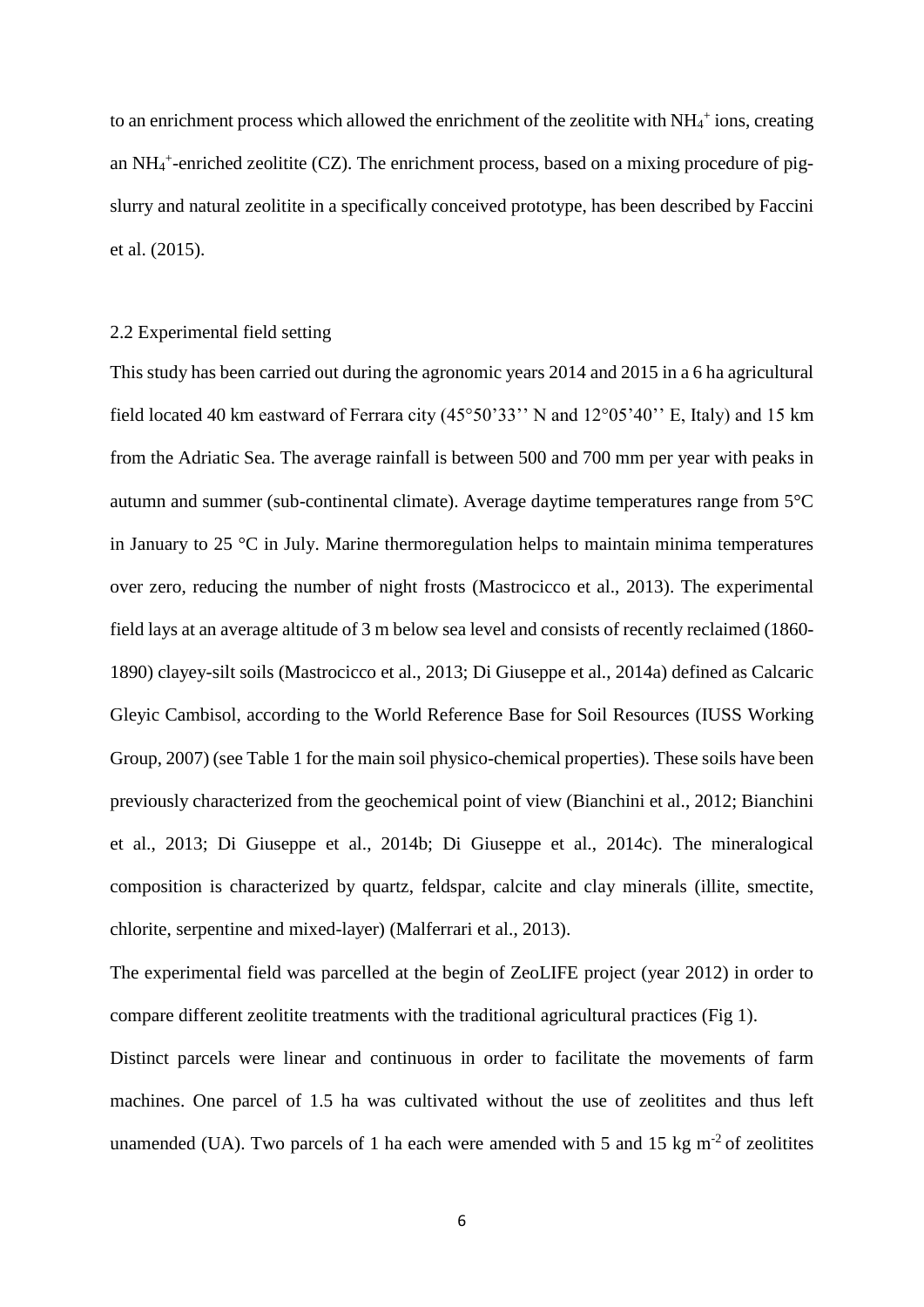(5NZ and 15NZ, respectively), and one parcel of 0.5 ha was amended with 10 kg  $m<sup>-2</sup>$  of NH<sub>4</sub><sup>+</sup>enriched zeolitite (10CZ). The 10CZ plot was relatively smaller with respect to other NZ plots because of the limited CZ availability. The experimental set-up is summarized in Table 2. Maize (*Zea mays*) was sowed on March 28<sup>th</sup>, 2014 and harvested on September 7<sup>th</sup>, 2014, while wheat (*Triticum durum*) was sowed on November 11<sup>th</sup>, 2014 and harvested on June 30<sup>th</sup>, 2015. The project developed in a real agricultural context (the field was managed by a local farm company) in order to demonstrate the possibility of reducing N pollution from fertilization by increasing fertilization efficiency through the use of NZ and CZ as soil amendments. For this reason, since the begin of the project chemical fertilization was reduced in plots amended with zeolitites, with respect to the fertilization rate applied in the UA plot (Table 2). Urea was applied in 2 steps on April  $18<sup>th</sup>$  and May  $13<sup>th</sup>$ , 2014, during maize cultivation, while NH<sub>4</sub>NO<sub>3</sub> was applied in two steps on March  $04<sup>th</sup>$  and April 29<sup>th</sup>, 2015, during wheat cultivation (see Table 2) for total fertilizers amounts in each plot). It is very important to specify that 10CZ plot was the only one subjected to a N input derived from pig-slurry in the agronomic years 2013 and 2014. The  $\delta^{15}N$  of each N input is listed in Table 3.

# 2.3 Plant and rhizosphere sampling

Six representative plants of maize and wheat from each treatment were sampled before the harvest (Fig 2). As representative of the above ground biomass, stems and grains were separated, dried at 50 °C for three days and then milled. Below ground biomass (roots) were gently shacked in order to obtain soil samples representative of the rhizosphere. The rhizosphere is a narrow zone in the vicinity of the roots characterized by the presence of mycorrhizal fungi and other rhizosphere microorganisms that depend on root exudates (Brüggemann et al., 2011).

# 2.4 C-N elemental and isotopic analyses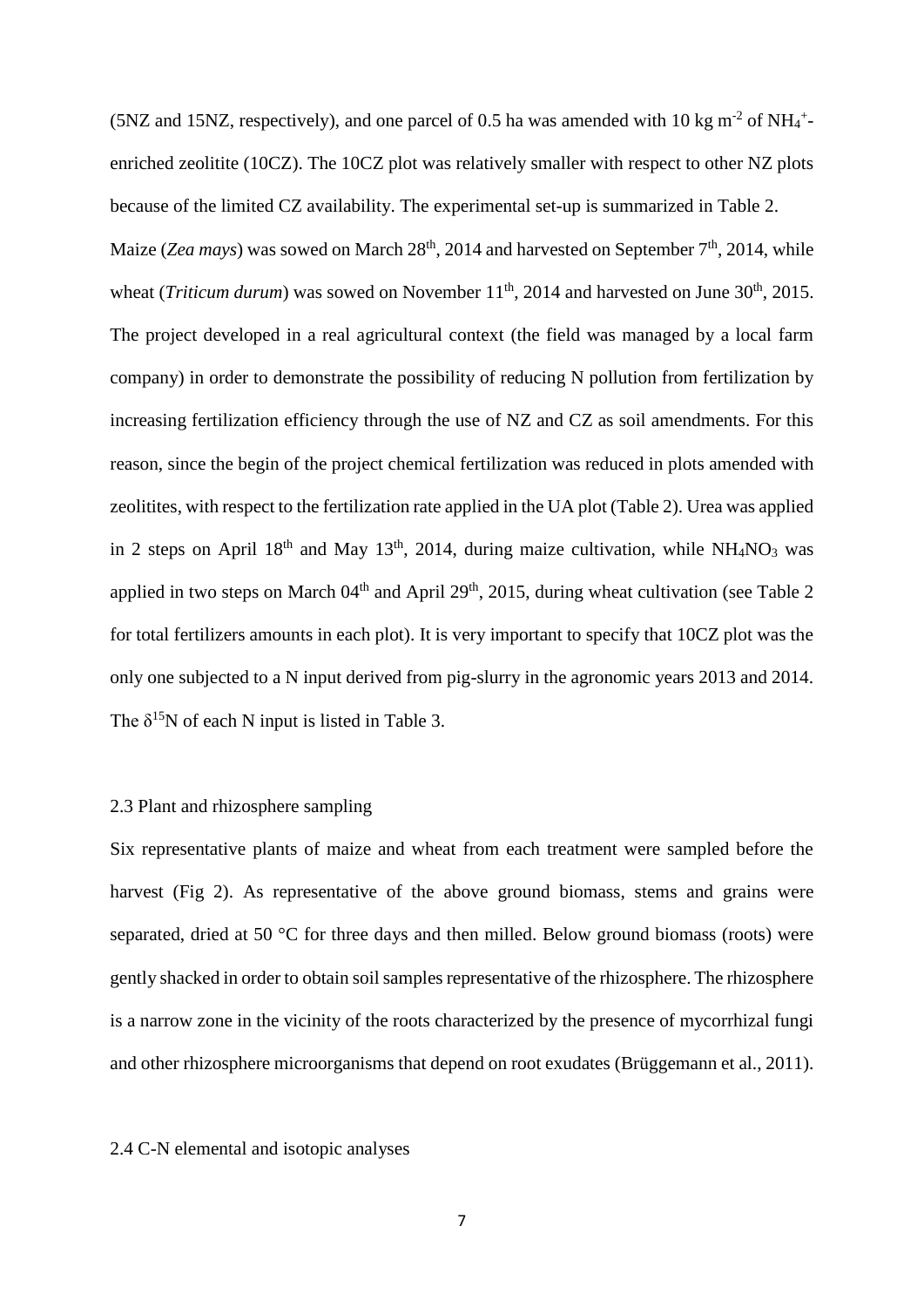Measurements of elemental and isotopic C and N compositions have been carried out by the use of an Elementar Vario Micro Cube Elemental Analyzer (EA) in line with an ISOPRIME 100 Isotopic Ratio Mass Spectrometer (IRMS) operating in continuous-flow mode. Powdered samples are introduced in tin capsules that are wrapped and weighed; these capsules, that allow to load up to 40 mg of sample, are subsequently introduced in the Vario Micro Cube autosampler to be analysed. Flash combustion takes place in a sealed quartz tube kept at temperature of 950 °C filled with copper oxide grains (padded with corundum balls and quartz wool) which acts as catalyst, in excess of high purity (6 grade purity)  $O_2$  gas. Freed gaseous species are transferred through a reduction quartz tube (at 550 °C) filled with metallic copper wires that reduce the N oxides (NO<sub>x</sub>) to N<sub>2</sub>. The formed analyte gases (N<sub>2</sub>, H<sub>2</sub>O and CO<sub>2</sub>), carried by dry He (5 grade purity) gas, pass through a water-trap filled with sicapent ensuring complete removal of moisture, are sequentially separated by a temperature programmable desorption column (TPD) and quantitatively determined on a thermo-conductivity detector (TCD). Sample  $N_2$  goes directly to the interfaced IRMS for the measurement of the isotopic ratio, while  $CO_2$  is held by the TPD column, kept at room temperatures  $20-25$  °C. When N<sub>2</sub> isotopic analysis is over,  $CO_2$  is desorbed from the TPD column raising the temperature to  $210^{\circ}$ C, and finally reaches the IRMS compartment for the determination of C isotopic ratios. The detection of the distinct isotopic masses of the sample are sandwiched between those of reference  $N_2$  and  $CO_2$ (5 grade purity) gases, which have been calibrated using a series of reference materials, in turn calibrated against IAEA international standards, such as the limestone JLs-1 (Kusaka and Nakano, 2014), the peach leaves NIST SRM1547 (Dutta et al., 2000), the Carrara Marble (calibrated at the Institute of Geoscience and Georesources of the National Council of Researches of Pisa), and the synthetic sulfanilamide provided by Isoprime Ltd. Mass peaks were recalculated as isotopic ratios by the Ion Vantage software package. Reference and carrier gases of certified purity were provided by SIAD Ltd.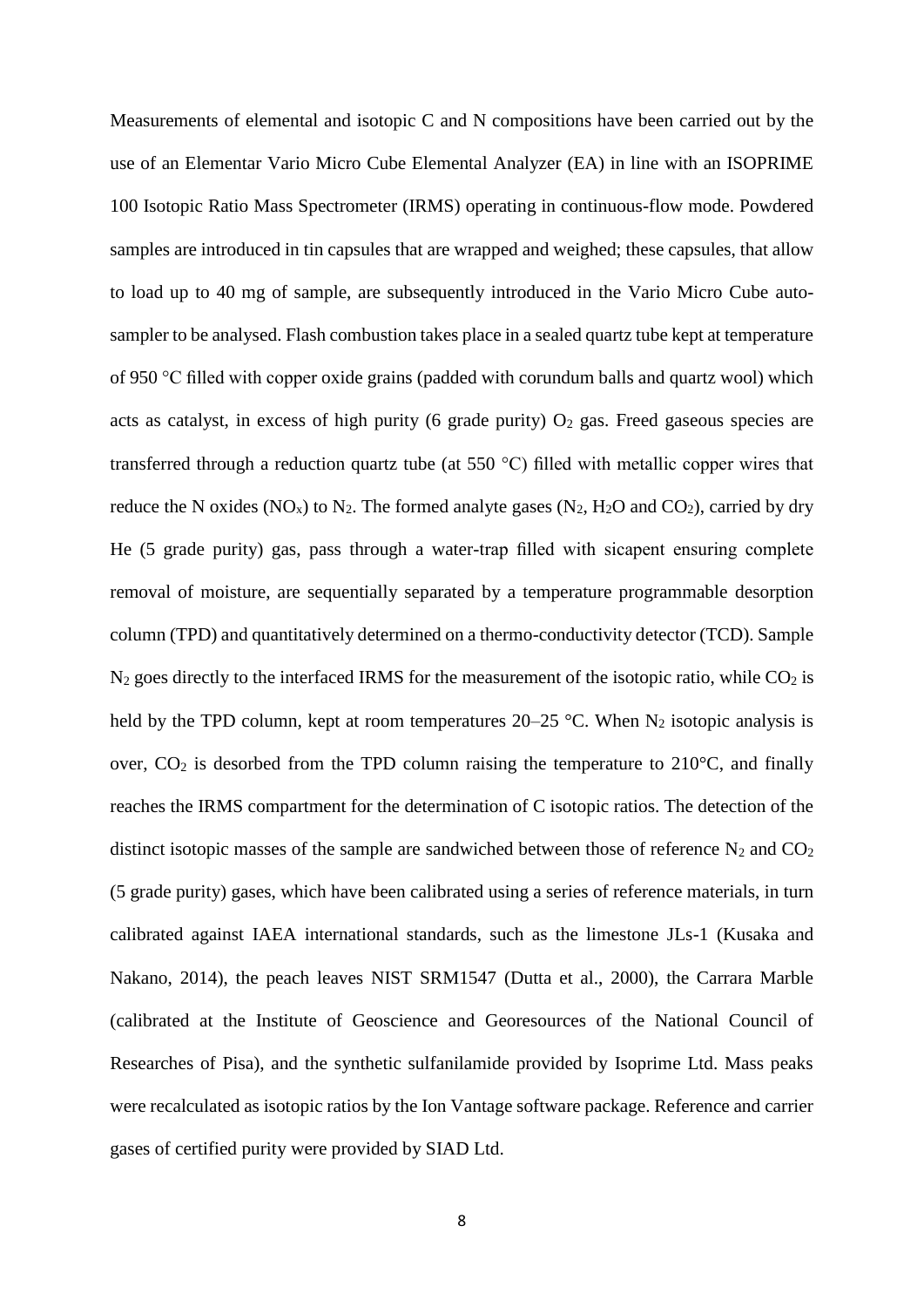The elemental precision estimated by repeated analyses of standards, and accuracy estimated by the comparison between reference and measured values, were in the order of 5% of the absolute measured value. Uncertainties increase for contents approaching the detection limit (0.001 wt%). C and N isotope ratios are expressed in the standard  $(\delta)$  notation in per mil  $\left(\% \right)$ relative to the international Vienna Pee Dee Belemnite (V-PDB) and atmospheric air (AIR) isotope standard, respectively (Gonfiantini et al., 1995). The  $\delta^{13}C$  and  $\delta^{15}N$  values were characterized by an average standard deviation of  $\pm$  0.1 ‰ defined by repeated analyses of the above mentioned standards. The analyses have been repeated at least three times for each fraction in order to minimize the effect of inhomogeneity of the samples, to evaluate Standard Deviation (SD,  $1\sigma$ ) and to give consistency to the method.

#### 2.5 Statistical analysis

For evaluating significant differences between the treatments, parametric and non-parametric statistics were applied to the dataset. In order to test ANOVA assumptions, results were subjected to Shapiro-Wilk normality test and Levene's Test (for testing homogeneity of variance). In case of both tests were passed, One Way ANOVA and Fisher (LSD) post-hoc pairwise multiple comparison tests were applied at p=0.05. In case ANOVA assumptions were not met, non-parametric Kruskal-Wallis One Way Analysis of Variance on Ranks and Student-Newman-Keuls pairwise multiple comparison tests were applied at p=0.05.

# **3. Results**

### 3.1 Soil rhizosphere

The results of the elemental and isotopic C and N analyses of rhizosphere samples are reported in Table 4. All the parcels appeared very homogeneous in terms of total C-N contents and  $\delta^{15}N$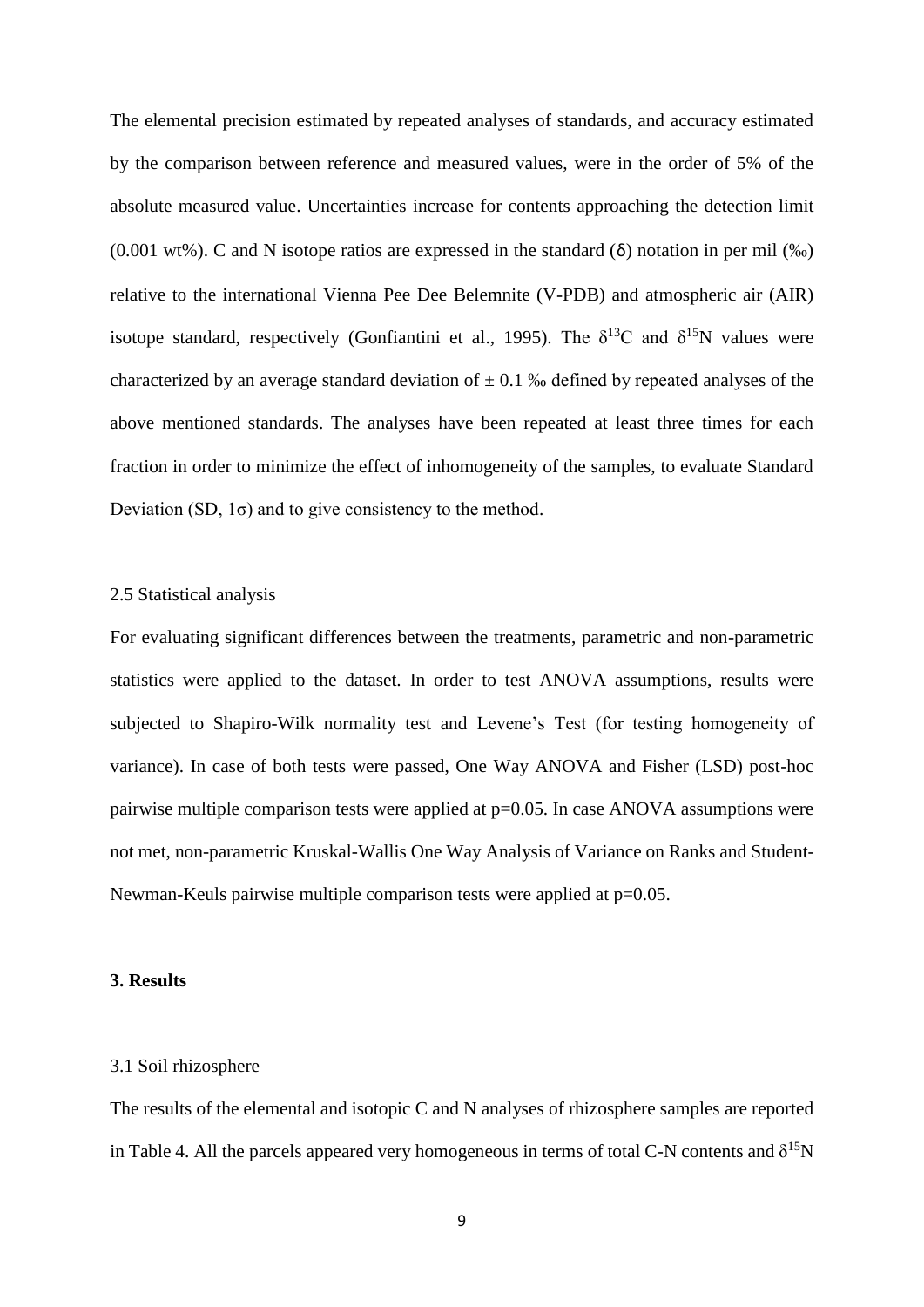in both agronomic years, apparently showing no differences between the distinct fertilization strategies. Average C content ranged from 3.31 to 3.43 wt% during maize cultivation and from 3.25 to 3.41 wt% during wheat cultivation while average N contents ranged from 0.24 to 0.25 wt% during maize cultivation and from 0.20 to 0.23 wt% during wheat cultivation. The  $\delta^{15}N$  of the rhizosphere pool ranged between 4.20 to 4.91 ‰, showing comparable N isotopic fingerprint in all the parcels.

On the other hand, the  $\delta^{13}$ C measured on maize and wheat rhizospheres showed systematic difference, and the wheat rhizosphere generally displays less negative (on average 1.8 ‰)  $\delta^{13}C$ values.

## 3.2 Plant organs

The results of the elemental and isotopic C and N analyses with the associated statistical report are listed in Table 5.

# 3.2.1 C elemental and isotopic composition

Concerning maize (cropped in 2014), the C contents varied from 36.0 to 46.4 wt% in the stems and from 36.7 to 40.8 wt% in the grains; the relative isotopic compositions ranged from -15.4 (10CZ) to -13.8 (5NZ-15NZ) ‰ in the stems and from -13.9 (5NZ) to -12.6 (10CZ) ‰ in the grains. These values are conforming with those typical of C4 photosynthetic pathways worldwide, and particularly with those of maize plants from other Mediterranean occurrences; data coherently show physiological differences between stems and grains, with the latter systematically <sup>13</sup>C-enriched, leading to intra-plant isotopic fractionation in the order of  $\delta^{13}C$ 1.0-1.5 ‰, comparable to what observed by Lasa et al. (2011).

Among the distinct parcels of the experimental field, the 10CZ treatment shows the most effective C intra-plant isotopic fractionation.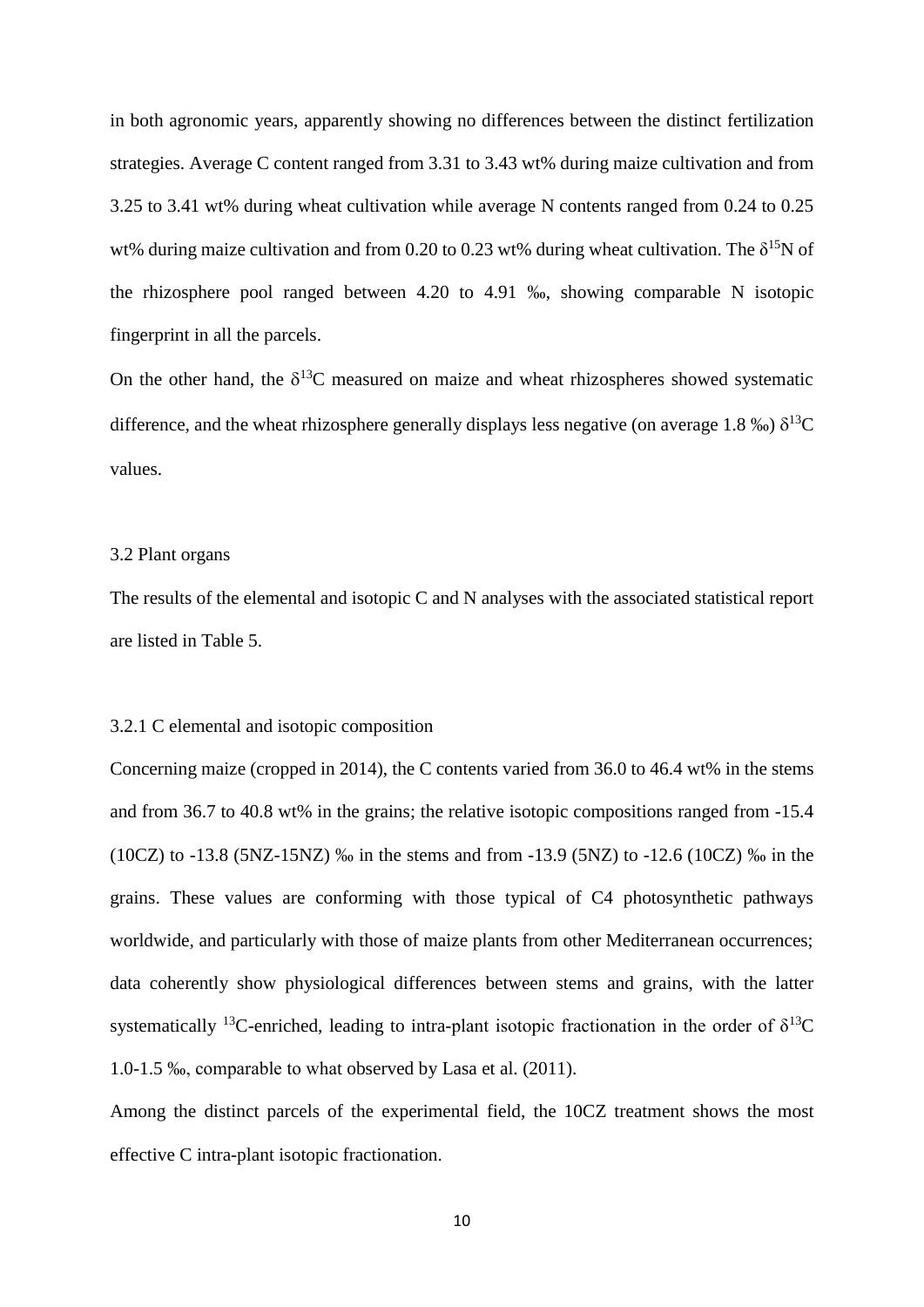Concerning wheat (cropped in 2015), the C contents ranged from 38.0 to 43.8 wt% in stems and from 39.1 to 41.3 wt% in grains; the relative isotopic composition ( $\delta^{13}$ C) varied from -29.0 (5NZ) to -27.7 (15NZ) ‰ and from -27.7 (10CZ) to -25.4 (15NZ) ‰, respectively. These values highlight physiological differences between stems and grains, with the latter generally  $^{13}$ Cenriched, leading to intra-plant isotopic fractionation in the order of  $\delta^{13}C$  1.3-2.4 ‰ comparable to what observed by Sanchez‐Bragado et al. (2013). The obtained results are conforming with those typical of C3 photosynthetic pathways worldwide, and particularly with those of durum wheat plants from other occurrences in northern Italy (Brescia et al., 2002; Longobardi et al., 2015).

# 3.2.2 N elemental and isotopic composition

Maize N elemental contents ranged from 0.34 to 0.90 wt% in stems and from 0.93 to 2.23 wt% in grains. In spite of the relatively homogeneous elemental composition, the relative N isotopic fingerprint was highly variable in the distinct parcels of the experimental field.  $\delta^{15}N$  varied between 7.60 (15NZ) and 28.5 (10CZ) ‰ in stems and between 7.99 (5NZ) and 23.5 (10CZ) % in grains. On average, intra-plant comparison generally reveals  $\delta^{15}N_{\text{stems}} > \delta^{15}N_{\text{grains}}$ , while if we compare plants from different parcels we observe that  $\delta^{15}N$  10CZ  $> \delta^{15}N$  UA  $> \delta^{15}N$  15NZ  $\geq \delta^{15}N$  5NZ.

Regarding wheat, N elemental content varied in the ranges 0.19 to 0.43 and 1.63 to 2.48 wt% in stems and grains, respectively; the restricted elemental variation was associated with remarkable  $\delta^{15}N$  heterogeneity. In particular,  $\delta^{15}N$  varied between -0.13 (5NZ) and 16.3 (10CZ) ‰ in stems, and between 3.21 (5NZ) and 18.4 (10CZ) ‰ in grains. In this case, on average, the  $\delta^{15}N_{\text{grains}} > \delta^{15}N_{\text{stems}}$ . A comparison with the comprehensive dataset provided by Longobardi et al. (2015), highlights that the  $\delta^{15}N$  values obtained in this study are generally high, thus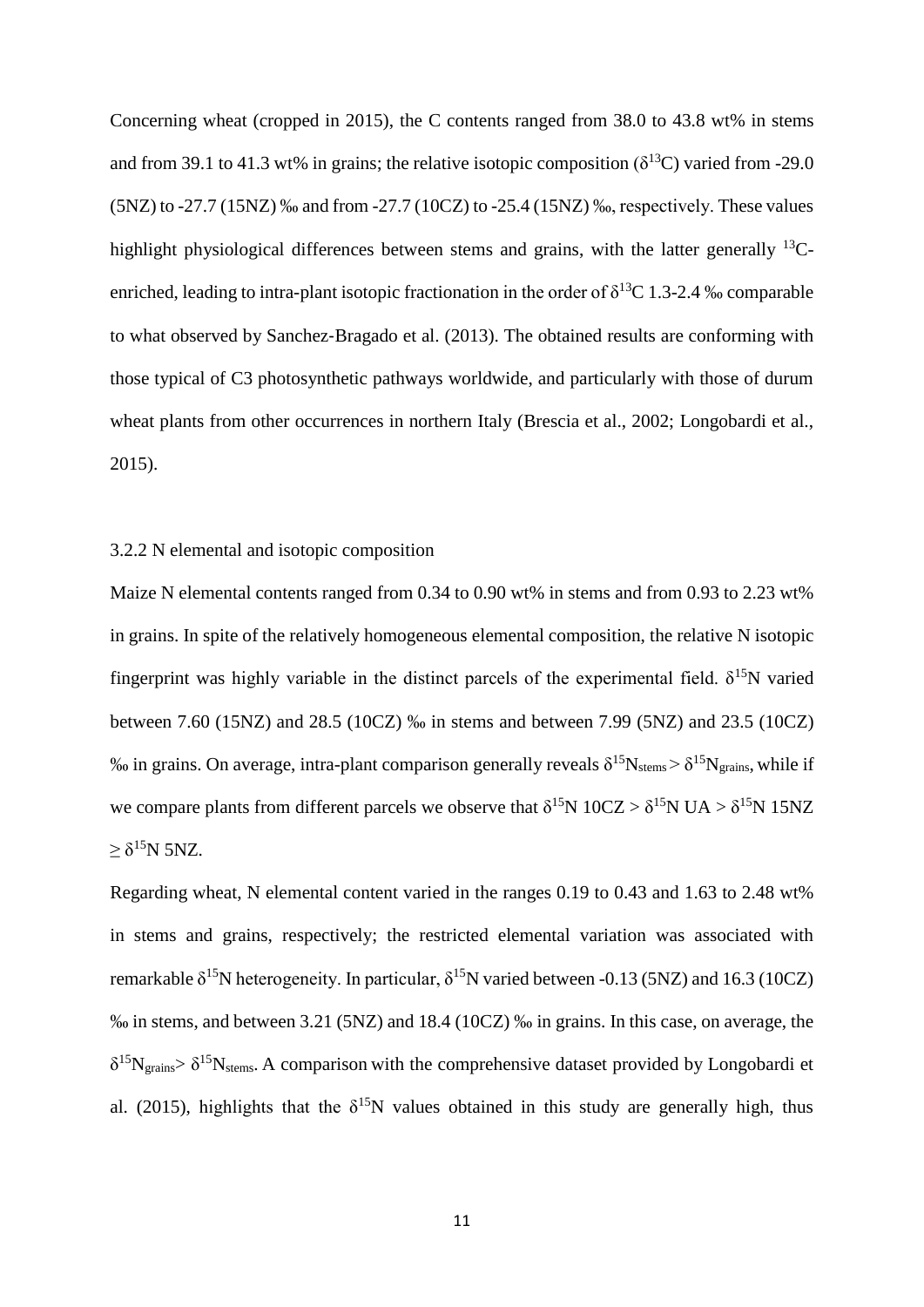reflecting a significant signal of animal manure ( $\delta^{15}N$  21.7 ‰) which was preponderant in the 10CZ samples.

Summarizing, among the four investigated parcels, 10CZ showed the highest median N contents for all the analyzed plant parts, but for maize grains, whereas 15NZ generally showed the lowest. It is interesting to note that  $\delta^{15}N$  is the parameter showing the highest correlation with the plant farming position. The median  $\delta^{15}N$  values were higher in 10CZ for all the investigated plant parts, whereas the lowest median values were generally recorded in 5NZ. In particular, the highest median values were recorded in 10CZ parcel with  $\delta^{15}N$  of 26.0 ‰ in the stems and 18.1 ‰ in grains of maize, 13.0 ‰ in the stems and 17.0 ‰ in the grains of wheat. Isotopic differences between distinct parcels  $(\Delta^{15}N)$  could be expressed as plant organs intraspecific variation respect to what observed in the UA assumed as the local baseline. In this light, the higher  $\Delta^{15}N$  are recorded in 10CZ and account for 3.1 ‰ in grains and 13.01 ‰ in the stems of maize, 9.11 ‰ in grains and 10.2 ‰ in the stems of wheat.

#### 3.3 Crop yield

In spite of the different agricultural managements, all zeolitite amended plots obtained a similar or slightly higher yield with respect to UA (Table 2). During maize cultivation, the highest crop yield was obtained in 15NZ plot  $(118 \text{ q ha}^{-1})$  and the lowest was recorded in the UA plot (94.9) q ha<sup>-1</sup>), whereas 5NZ and 10CZ yields were very similar (103 and 100 q ha<sup>-1</sup>, respectively). During wheat cultivation, crop yield was more similar between the various plots. The highest yield was obtained in 5NZ (72 q ha<sup>-1</sup>) and the lowest in the UA plot (63.7 1 ha<sup>-1</sup>), whereas 10CZ and 15NZ yields were  $65.3$  and 70.6 q ha<sup>-1</sup>, respectively.

#### **4. Discussions**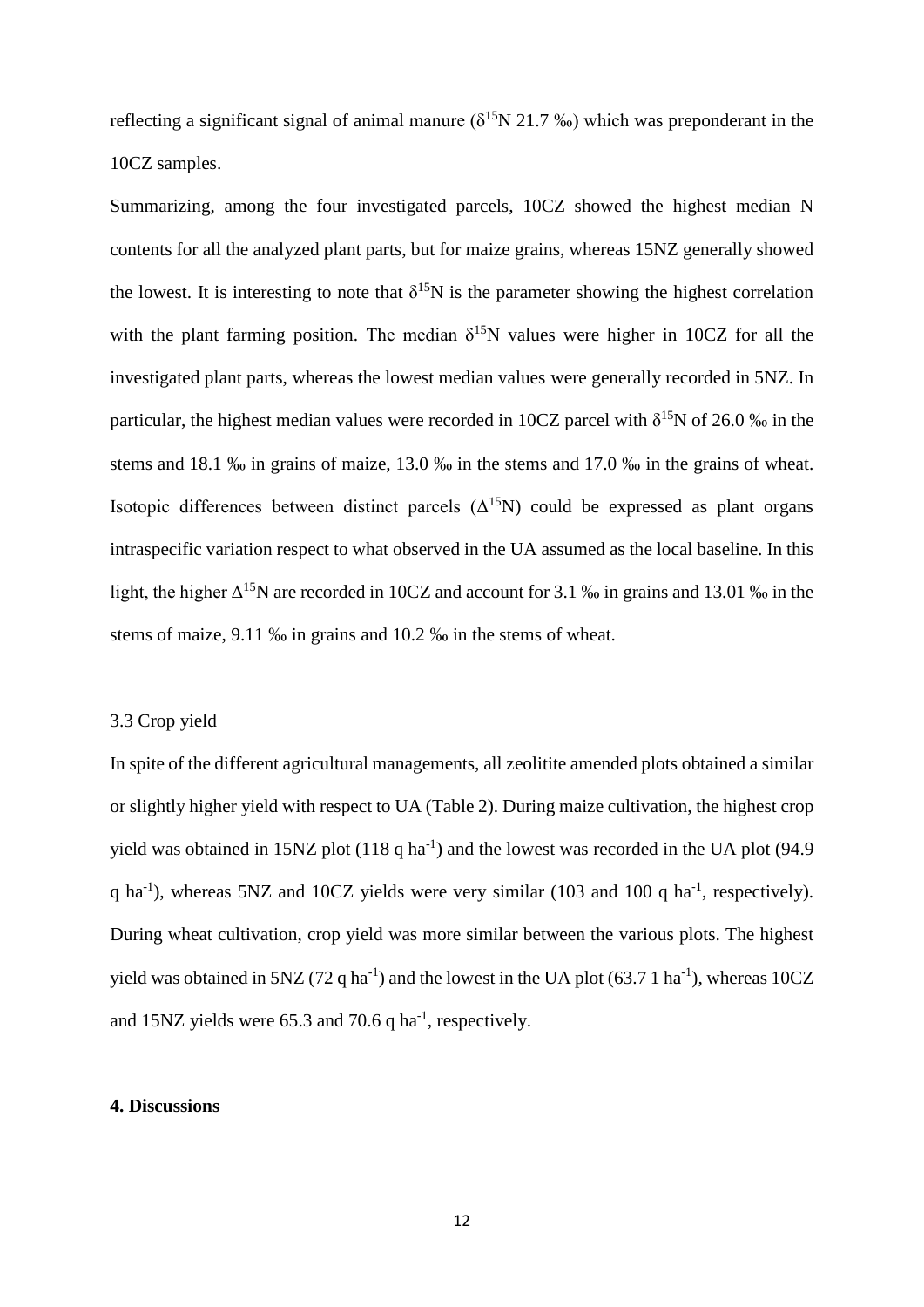While C and N contents do not appear to be correlated with the different agricultural managements, the isotopic composition efficiently reflects the distinct nutrient sources (Choi et al., 2003). These latter are mainly constituted by the two type of fertilizers used in this experiment, which are chemical fertilizers (urea and  $NH_4NO_3$  having  $\delta^{15}N$  ca. 0 ‰; Shearer et al., 1974; Freyer and Aly, 1974; Vitòria et al., 2004), variously applied in the distinct parcels, and zeolitite charged with pig-slurry ( $\delta^{15}N$  ca. +20 ‰) applied only in 10CZ parcel (Table 2). In spite of a remarkable N-inputs reduction (approx. -30 % in 5NZ and 15NZ plots), yields were generally slightly higher in all zeolitite-amended plots with respect to UA, even if these results are not statistically supported by replicates of the different plots (Table 2). In this regard, it is also interesting to note that during wheat cultivation all the plants grown on zeolitite amended soils shown significantly higher total N content of grains with respect to UA plants. This may suggest that in this kind of soil common fertilizers application exceed the real plant N need or, alternatively, that the presence of zeolitite in the soil probably favour the preservation of plant nutrient budget and N use efficiency (Gholamhoseini et al., 2013).

The differences observed between maize and wheat  $\delta^{13}C$  (Table 5) are due to the distinct fractionation attitude of the two crop species as a consequence of their photosynthetic pathways (C3 and C4). It is well known that wheat (C3 plant) tissues develop significantly more negative  $\delta^{13}$ C values with respect to maize (C4 plant) (O'Leary, 1988; Staddon, 2004). In this respect, the slight differences in wheat and maize rhizospheres are noticeable (Table 4). These differences may be due to different isotopic compositions of plant associated rhizodeposits, since up to 40% of photosynthates are exudated by roots in the rhizosphere and immobilized/respired by rhizosphere microorganisms (Brüggemann et al., 2011).

In the two agronomic years, plants grown on 15NZ and on 5NZ plots showed significantly lower  $\delta^{15}N$  with respect to UA plants in most of the organs. This behavior can be attributed to a stronger influence of the chemical fertilizers isotopic signature in the mentioned plots. It is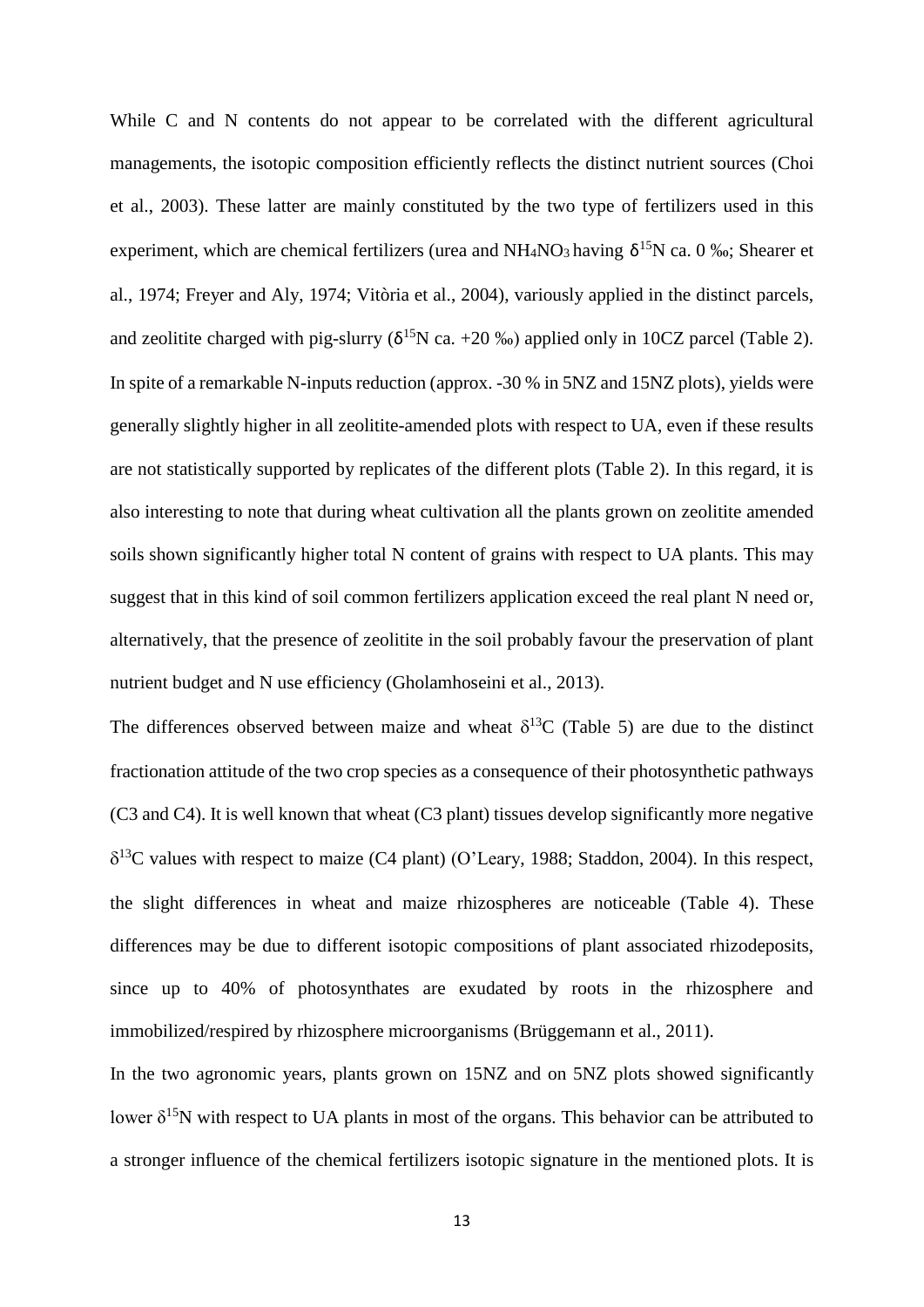plausible that zeolitites have captured part of  $NH_4^+$  ions formed after urea and  $NH_4NO_3$ hydrolysis due to their very high CEC and NH<sub>4</sub><sup>+</sup> affinity, avoiding part of the N losses that normally occur after the application of fertilizers ( $NO<sub>3</sub>$ <sup>-</sup> leaching/runoff,  $NO<sub>x</sub>$ ,  $N<sub>2</sub>O$  and  $NH<sub>3</sub>$ volatilization). The retention of these ions probably allowed plants to uptake higher amounts of N from this specific source, resulting in a  $\delta^{15}N$  significantly closer to that of chemical fertilizers (Fig 3). It is interesting to note that this effect was more visible in 5NZ plants instead of in 15NZ ones. The addition of high-doses of zeolitites in 15NZ plot probably induced a relevant competition for the neo-formed ammonium ions from the fertilization between zeolitites and plants, reflected by a relatively lower N uptake from this specific N pool.

Despite the different physiology and photosynthetic pathway of the investigated plants (C4 for maize, C3 for wheat), the  $\delta^{15}N$  values recorded in the different organs reveal that pig-slurry signature has clearly influenced 10CZ plot (Fig 3). It has been demonstrated that generally plants  $\delta^{15}$ N increases in parallel with fertilizer  $\delta^{15}$ N, and that plants grown in soils amended with pig-slurry can show a  $\delta^{15}N$  up to +25 ‰ (Szpak, 2014). In this view, our results indicate that stem is the plant organ which mainly retains the  $\delta^{15}N$  of the applied fertilizers. This evidence confirms that plants have mined the CZ pool, which in the considered experimental setup provides a source of nutrient for at least two cultivation cycles. However, according to Leggo (2000) soil microbial biomass can probably interact with NH<sub>4</sub><sup>+</sup>-enriched zeolitites once added into the soil. Thus it is likely that the process does not involve a simple N transfer from zeolitites to plants, but also complex interactions with soil microbial biomass that may have mediated the zeolitite-plant N transfer in the investigated cultivation cycles.

Although the relationships between  $\delta^{13}C - \delta^{15}N$  in crops are difficult to be established and the literature provides contrasting evidences on their existence (Maxwell et al., 2014; Riehl et al., 2014), a significant trend in the  $\delta^{13}$ C and  $\delta^{15}$ N variation in maize and wheat grains can be observed in our case study (Table 5).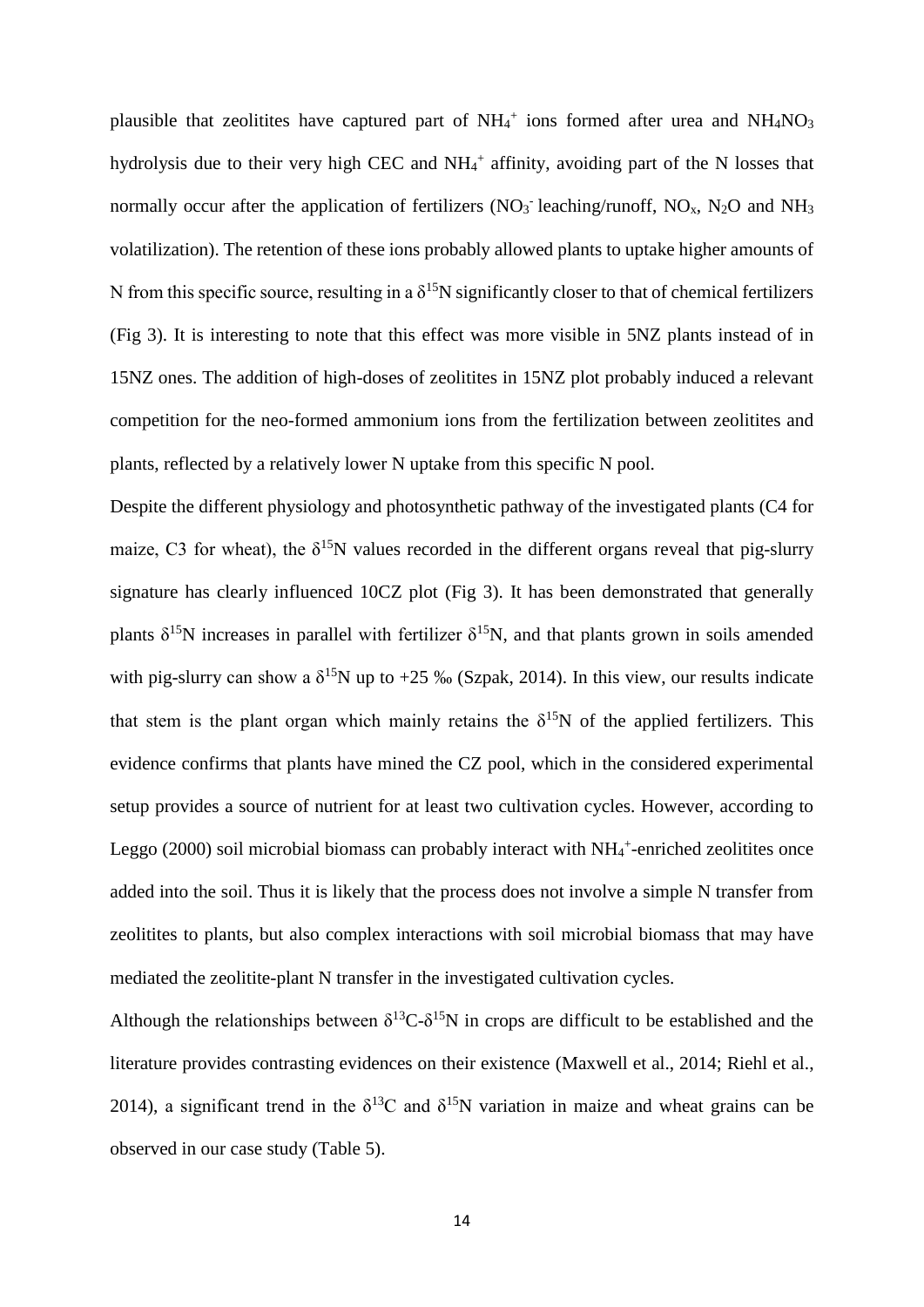Distinct fertirrigation practices in fact influence the C discrimination factor  $(\Delta^{13}C)$  (Lasa et al., 2011; Bogaard et al., 2013; Maxwell et al., 2014) expressed as  $[(Ra-Rp)/(1+Rp/1000)]$  where Ra and Rp are the deviation of the C isotopic composition from the reference standard (Vienna Pee Dee Bee Belemnite) of atmospheric air and plant, respectively. The advantage to use "Δ" notation instead of "δ" is that the first can be used for directly express the consequences of biological processes, since it is independent of the isotopic composition of the standard (Farquhar et al., 1989). For this reason, the measurement of  $\Delta^{13}$ C has been identified as a suitable indicator of the plant physiological status, especially in C3 plants where the variation in the  $\Delta^{13}$ C is generally higher (Farquhar et al., 1989; Lasa et al., 2011; Maxwell et al., 2014). Fig 4 shows the  $\Delta^{13}C$ -  $\delta^{15}N$  relationship of maize and wheat grains. These trends seem to be coherent with those obtained in experimental studies where relationships between  $\Delta^{13}C \cdot \delta^{15}N$ and manuring have been observed (Maxwell et al., 2014).

Contrary of what expected, a very clear trend was recorded in maize (C4 plant) instead of wheat (C3 plant). It is well visible that maize  $\Delta^{13}$ C decreases not only when  $\delta^{15}$ N of plant tissues (and thus of the N source) increases, but it seems also to be related with the amount of zeolitite in the soil. On the other hand, the same trend was not maintained in wheat plants, where 15NZ and UA shown very similar  $\Delta^{13}$ C and  $\delta^{15}$ N values. These differences in  $\Delta^{13}$ C can be due to slight change in photosynthetic rates between the treatments as a consequence of the type of N source and amount of applied N (Maxwell et al., 2014). It cannot be excluded that also soil water availability played a role in these  $\Delta^{13}$ C variations (Lasa et al., 2011; Bogaard et al., 2013; Maxwell et al., 2014). As described by Colombani et al. (2014), zeolitite amendments influenced not only soil chemical properties but also physical and hydraulic conditions such as soil volumetric water content and surface dryness.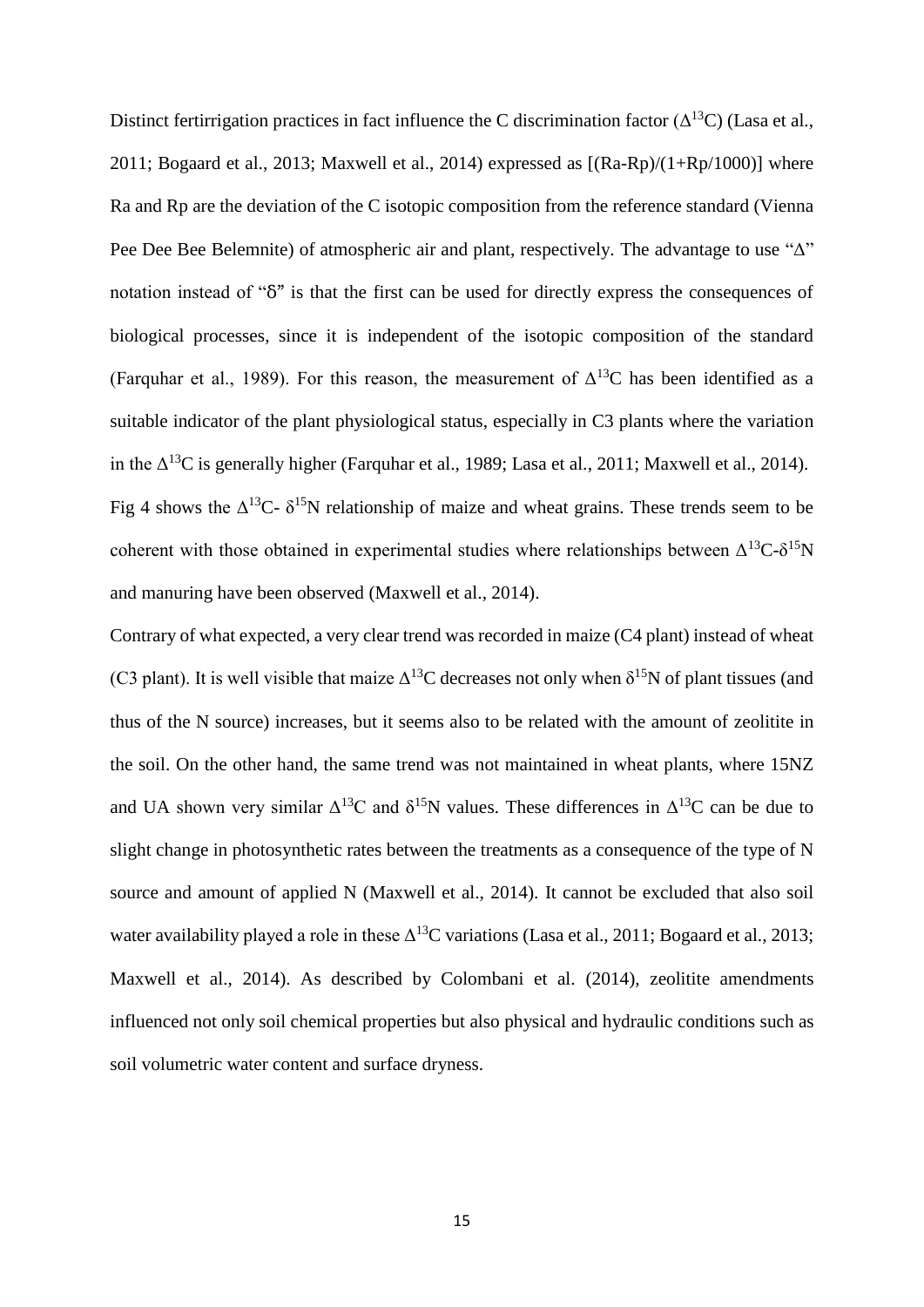#### **5. Conclusions**

The obtained results demonstrate the reliability of isotope geochemistry in tracing the effects of zeolitite applications to agricultural purposes.

We showed that zeolitite amendment practices influenced N and C isotopic compositions in the soil-plant system. The observed  $\delta^{15}N$  variations indicate that the addition of zeolitites (especially in the low-dose plot, 5NZ) favored a more efficient uptake of N from chemical fertilizers notwithstanding a remarkable input reduction. The N transfer from NH<sub>4</sub><sup>+</sup>-enriched zeolitites (CZ) to plants was confirmed for at least two cultivation cycles. The exact N transfer dynamics from zeolitites to plants, which may have involved interactions with other soil N pools (like microbial biomass), will require a more in depth and specific investigation to be carried out. The C discrimination factor  $(\Delta^{13}C)$  is also influenced by the distinct practices; this parameter is generally interpreted as a proxy of the crop physiological status and seems to indicate that the best water/nutrient match is obtained for the 5NZ parcel, which coherently shows the highest agronomic yields.

# **Acknowledgements**

This work has been sustained by the EU-funded ZeoLIFE project (LIFE+10/ENV/IT000321).

# **References**

Baerlocher, C.H., Meier, W., Olson, D.H., 2001. Atlas of Zeolite Framework Types: Fifth Revised edition. Elsevier Science, Amsterdam, pp. 405.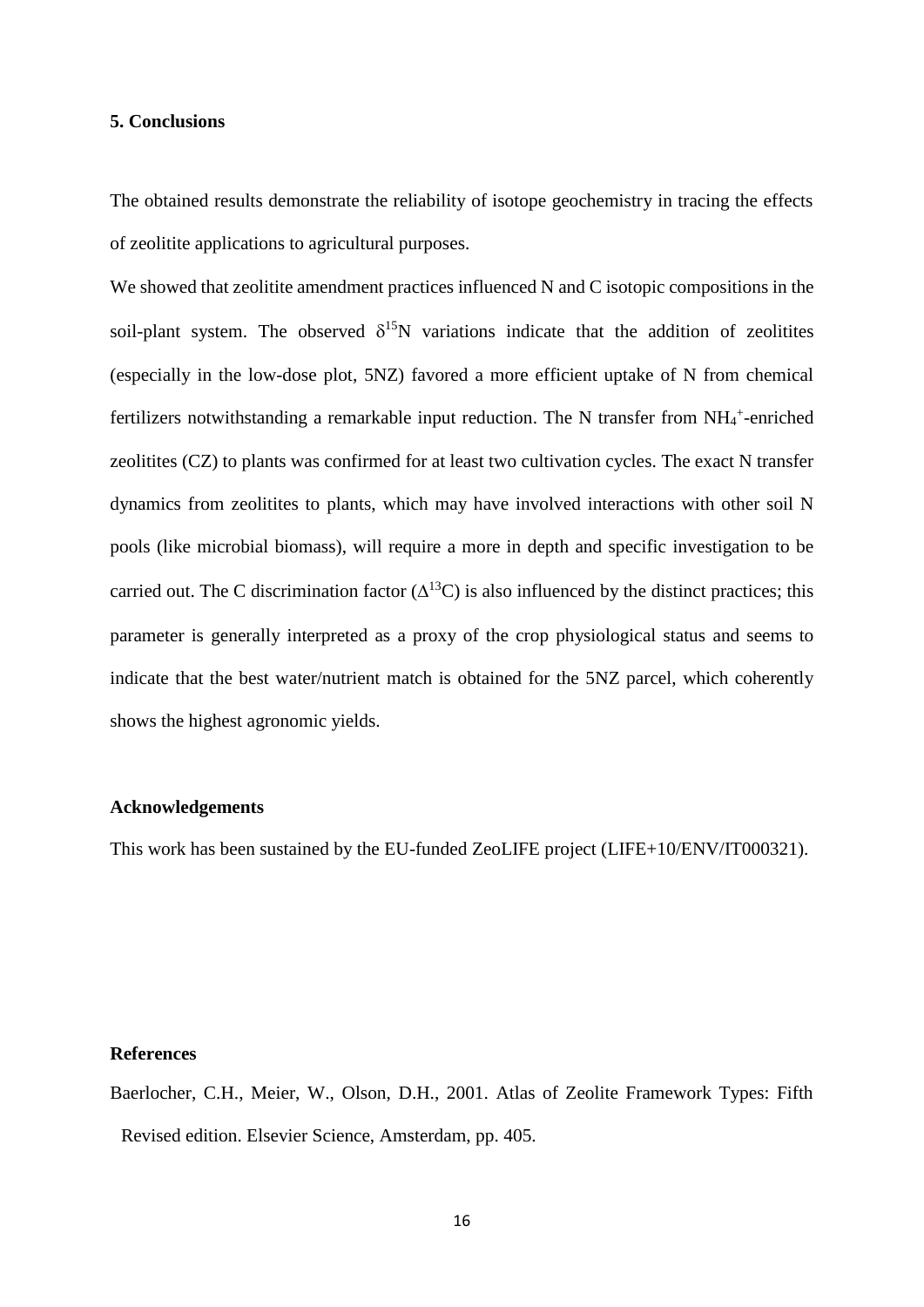- Barbarick, K.A., Pirela, H.J., 1984. Agronomic and horticultural uses of zeolites: a review. In: Pond, W.G. and Mumpton, F.A. (Eds), Zeo-Agriculture: Use of Natural Zeolites in Agriculture and Aquaculture, International Committee on Natural Zeolites, pp. 93-103.
- Bateman, A.S., Kelly, S.D., Jickells, T.D., 2005. Nitrogen Isotope Relationships between Crops and Fertilizer: Implications for Using Nitrogen Isotope Analysis as an Indicator of Agricultural Regime. J. Agric. Food Chem*.* 53, 5760-5765.
- Bernardi, A.C.C., Oliviera, P.P.A., Monte, M.B.M., Polidoro, J.C., SouzBarros, F., 2013. Brazilian sedimentary zeolite use in agriculture. Micropor. Mesopor. Mat*.* 167, 16-21.
- Bianchini, G., Natali, C, Di Giuseppe, D, Beccaluva, L., 2012. Heavy metals in soils and sedimentary deposits of the Padanian Plain (Ferrara, Northern Italy): characterisation and biomonitoring. J. Soil Sediment. 12, 1145-1153.
- Bianchini, G., Di Giuseppe, D., Natali, C., Beccaluva, L., 2013. Ophiolite inheritance in the Po Plain sediments: insights on heavy metals distribution and risk assessment. Ofioliti. 38, 1-14.
- Bigelow, C., Bowman, D.C., Cassel, D.K., 2001. Nitrogen Leaching in Sand-based Rootzones Amended with Inorganic Soil Amendments and Sphagnum Peat. J. Amer. Soc. Hort. Sci. 126, 151-156.
- Bogaard, A., Fraser, R., Heaton, T.H.E., Wallace, M., Vaiglova, P., Charles, M., Jones, G., Everdhed, R.P., Styring, A.K., Andersen, N.H., Arbogast, R.M., Bartosiewicz, L., Gardeisen, A., Kanstrup, M., Maier, U., Marinova, E., Ninov, L., Schäfer, M., Stephan, E., 2013. Crop manuring and intensive land management by Europe's first farmers. Proc. Natl. Acad. Sci. USA. 110, 12589-12594.
- Brescia, M.A., Di Martino, G., Fares, C., Di Fonzo, N., Platani, C., Ghelli, S., Reniero, F., Sacco, A., 2002. Characterization of Italian Durum Wheat Semolina by Means of Analytical and Spectroscopic Determinations. Cereal. Chem. 79, 238-242.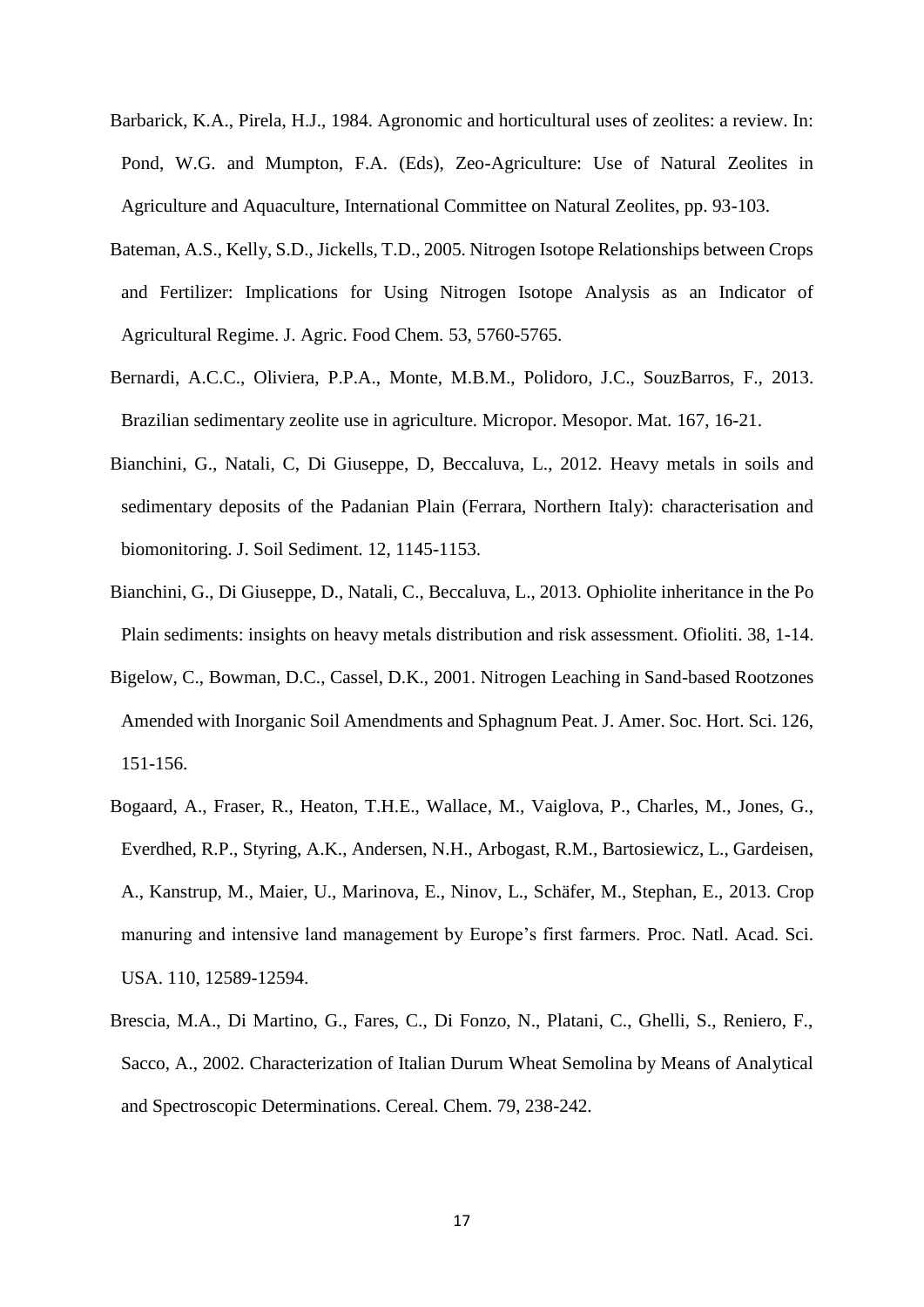- Brüggemann, N., Gessler, A., Kayler, Z., Keel, S.G., Badeck, F., Barthel, M., Boeckx, P., Buchmann, N., rugnoli, E., Esperschütz, J., Gavichkova, O., Ghashghaie, J., Gomez-Casanovas, N., Keitel, C., Knohl, A., Kuptz, D., Palacio, S., Salomon, Y., Uchida, Y., Bahn, M., 2011. Carbon allocation and carbon isotope fluxes in the plant-soil-atmosphere continuum: a review. Biogeosciences. 8, 3457-3489.
- Choi, W.J., Lee, S.M., Ro, H.M., Kim, K.C., Yoo, S.H., 2002. Natural 15N abundances of maize and soil amended with urea and composted pig manure. Plant. Soil. 245, 223–232.
- Choi, W.J., Ro, H.M., Hobbie, E.A., 2003. Patterns of natural 15N in soils and plants from chemically and organically fertilized uplands. Soil Biol. Biochem. 35, 1493-1500.
- Colombani, N., Mastrocicco, M., Di Giuseppe, D., Faccini, B., Coltorti, M., 2014. Variation of the hydraulic properties and solute transport mechanisms in a silty-clay soil amended with natural zeolites. Catena*.* 123, 195-204.
- Colombani, N., Mastrocicco, M., Di Giuseppe, D, D., Faccini, B., Coltorti, M., 2015. Batch and column experiments on nutrient leaching in soils amended with Italian natural zeolitites. Catena. 127, 64-71.
- Coombs, D., Alberti, A., Armbruster, T., Artioli, G., Colella, C., Galli, E., Grice, J.D., Liebau, F., Mandarino, J.A., Minato, H., Nickel, E., H., Passaglia, E., Peacor, D.R., Quartieri, S., Rinaldi, R., Ross, M., Sheppard, R.A., Tillmanns, E., Vezzalini, G., 1997. Recommended nomenclature for zeolite minerals: report of the subcommittee on zeolites of the international mineralogical association, Commission on New Minerals and Mineral Names. Can. Mineral. 35, 1571-1606.
- Di Giuseppe, D., Faccini, B., Mastrocicco, M., Colombani, N., Coltorti M., 2014a. Reclamation influence and background geochemistry of neutral saline soils in the Po River Delta Plain (Northern Italy). Environ. Earth Sci. 72, 2457-2473.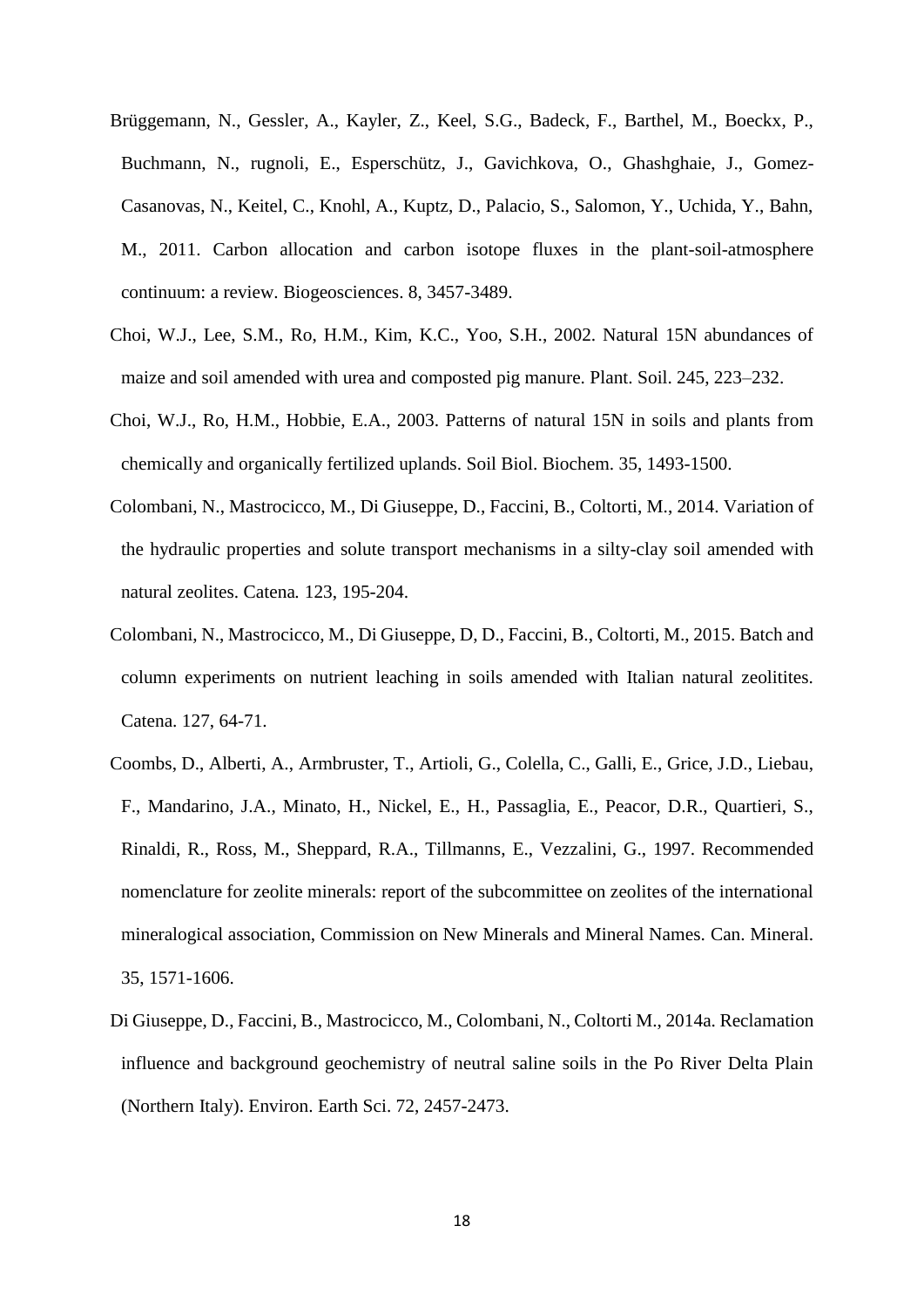- Di Giuseppe, D., Bianchini, G., Faccini, B., Coltorti M., 2014b. Combination of wavelength dispersive X-ray fluorescence analysis and multivariate statistic for alluvial soils classification: a case study from the Padanian Plain (Northern Italy). X-Ray Spectrom. 43, 165-174.
- Di Giuseppe, D., Vittori Antisari, L., Ferronato, C., Bianchini G., 2014c. New insights on mobility and bioavailability of heavy metals in soils of the Padanian alluvial plain (Ferrara Province, northern Italy). Chem. Erde-Geochem. 74, 615-623.
- Di Giuseppe, D., Ferretti, G., Faccini, B., Blasi, E., Passeri, N., Bianchini, G., Coltorti, M., 2016. Is it possible to cultivate corn in a sustainable way using a quarry waste?. Period. Mineral. 85, 179-183.
- Dittert, K., Georges, T., Sattelmacher, B., 1998. Nitrogen turnover in soil after application of animal manure and slurry as studied by the stable isotope 15N: a review. J. Plant. Nutr. Soil. Sc. 161, 453-463.
- Dutta, K., Schuur, E.A.G., Neff J.C., Zimov A., 2000. Potential carbon release from permafrost soils of Northeastern Siberia. Glob. Change. Biol. 12, 1-16.
- Dwairi, I.M., 1998. Evaluation of jordanian zeolite tuff as a controlled slow-release fertilizer for NH<sub>4</sub><sup>+</sup>. Environ. Geol. 34, 1-4.
- Evans, D.R., 2001. Physiological mechanism influencing plant nitrogen isotope composition. Trends Plan*.* Sci. 6, 121-126.
- Faccini, B., Di Giuseppe, D., Malferrari, D., Coltorti, M., Abbondanzi, F., Campisi, T., Laurora, A., Passaglia, E., 2015. Ammonium-exchanged zeolitite preparation for agricultural uses: from laboratory tests to large-scale application in ZeoLIFE project prototype. Period. Mineral. 84, 303-321.
- Farquhar, G.D., Ehleringer, J.R., Hibick, K.T., 1989. Carbon isotope discrimination and photosynthesis. Annu. Rev. Plant. Physiol. Plant. Mol. Biol. 40, 503-537.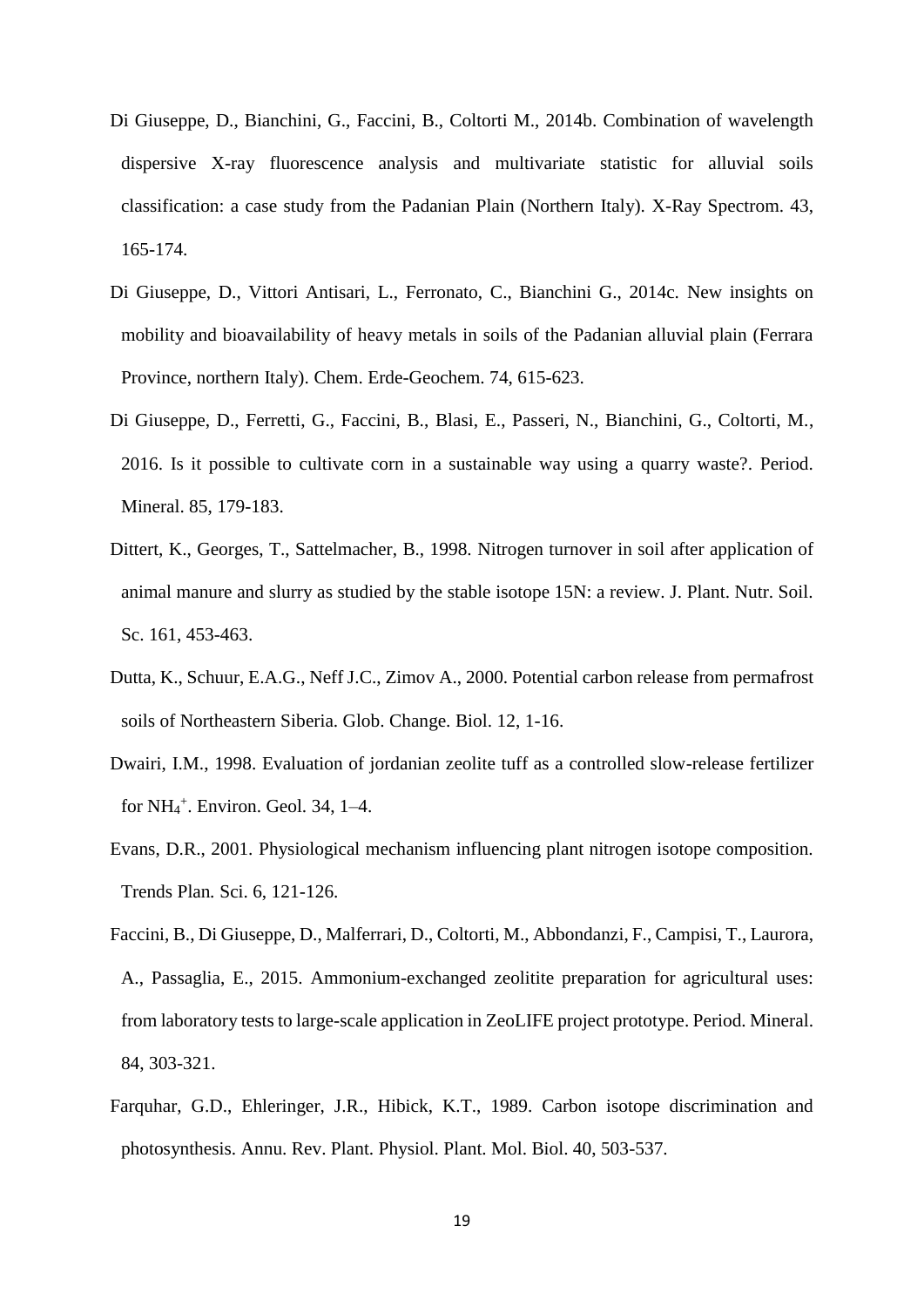- Ferreras, L., Gomez, E., Toresani, S., Firpo I., Rotondo R., 2006. Effect of organic amendments on some physical, chemical and biological properties in a horticultural soil. Bioresource Technol. 97, 635-640.
- Freyer, H.D., Aly, A.I.M., 1974. Nitrogen-15 variations in fertilizer nitrogen. J. Environ. Qual. 3, 405-406.
- Galli, E., Passaglia, E., 2011. Natural zeolites in environmental engineering. In: H. H. ed. Zeolites in chemical engineering. pp. 392-416. ProcessEng Engineering. GmbH, Wien.
- Gholamhoseini, M., Ghalavand, A., Khodaei-Joghan, A., Dolatabadian, A., Zakikhani, H., Farmanbar, E., 2013. Zeolite-amended cattle manure effects on sunflower yield, seed quality, water use efficiency and nutrient leaching. Soil Till. Res. 126, 193-202.
- Golchin, A., Clarke, P., Oades, J.M., Skjemstad, J.O., 1995. The effects of cultivation on the composition of organic matter and structural stability of soils. Austr. J. Soil Res. 33, 975–993.
- Gonfiantini, R., Stichler, W., Rozanski, K., 1995. Standards and intercomparison materials distributed by the International Atomic Energy Agency for stable isotope measurements. In: Stichler, W. (Ed.), Reference and Intercomparison Materials for Stable Isotopes of Light Elements. IAEA, Vienna, pp. 13-29.
- Gottardi, G., Galli, E., 1985. Natural zeolites, Springer-Verlag, Berlin, Germany. 409 pp.
- Handley, L.L., Raven, J.A., 1992. The use of natural abundance of nitrogen isotopes in plant physiology and ecology. Plant Cell Environ. 15, 965-985.
- Högberg, P., 1997. Tansley review No. 95 15N natural abundance in soil-plant systems. New Phytol. 137, 179-203.
- IUSS Working Group, 2007. World Reference Base for Soil Resources. International soil classification system for naming soils and creating legends for soil maps. No. 106, World Soil Resources Reports. Rome FAO, pp. 203.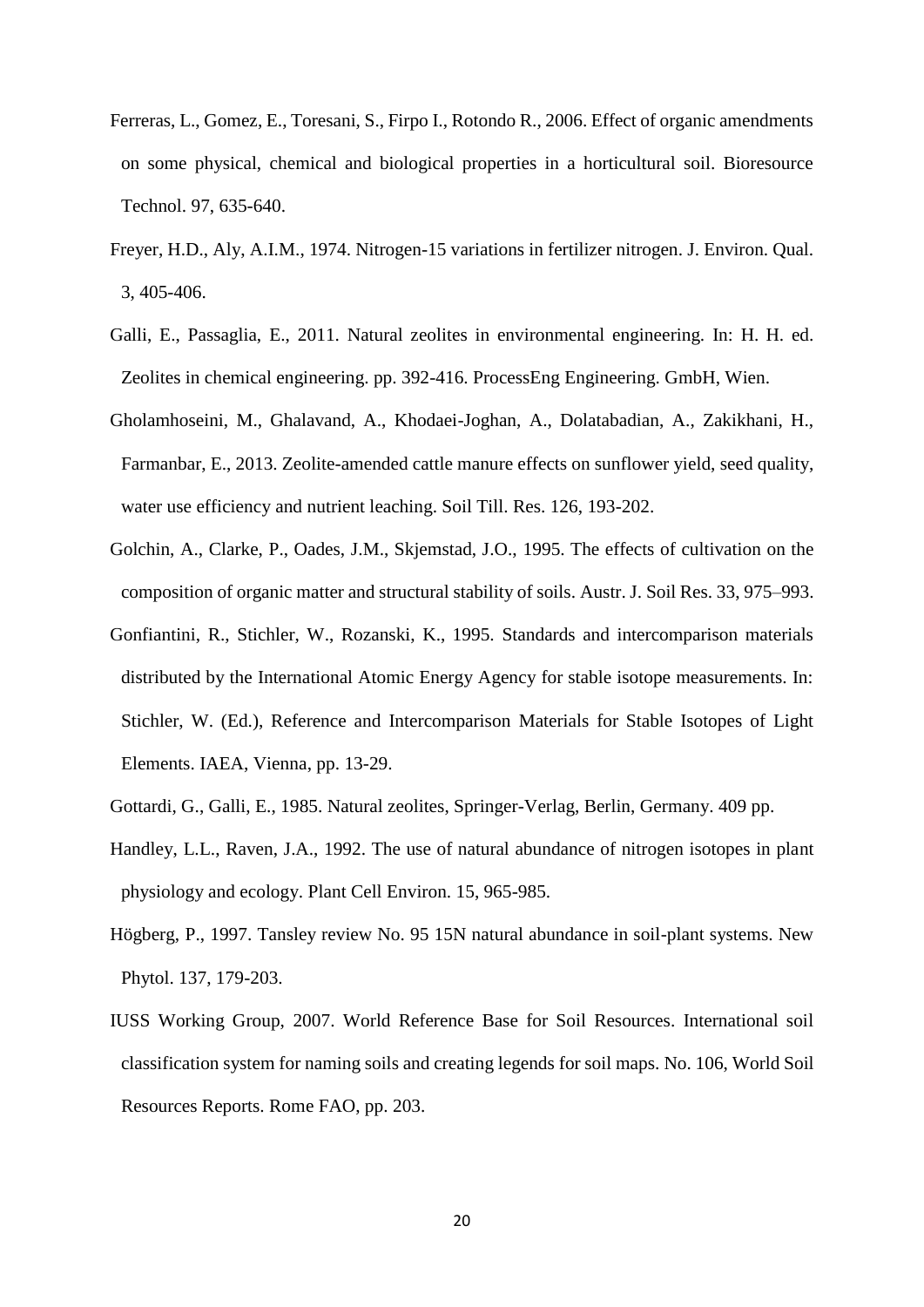- Ippolito, J.A., Tarkalson, D.D., Lehrsch, G.A., 2011. Zeolite Soil Application Method Affects Inorganic Nitrogen, Moisture, and Corn Growth. Soil Sci. 176, 136-142.
- Kusaka, S., Nakano, T., 2014. Carbon and oxygen isotope ratios and their temperature dependence in carbonate and tooth enamel using GasBench II preparation device. Rapid Commun. Mass. Sp. 28, 563-567.
- Latifah, O., Ahmed, O.H., Muhamad, A.M.N., 2011. Ammonia loss, ammonium and nitrate accumulation from mixing urea with zeolite and peat soil water under waterlogged condition. Afr. J. Biotechnol. 10, 3365-3369.
- Lasa, B., Iraneta, I., Muro, G., Irigoyen, I., Tejo, P.M.A., 2011. Isotopic composition of maize as related to N-fertilization and irrigation in the Mediterranean region. Sci. Agric. (Priacicaba, Braz.). 68, 182-190.
- Leggo, P.J., 2000. An investigation of plant growth in an organo-zeolitic substrate and its ecological significance. Plant. Soil. 219, 135-146.
- Lewis, M.D., Moore, F.D., Goldsberry, K.L., 1984. Ammonium-exchanged clinoptilolite and granulated clinoptilolite with urea as nitrogen fertilizers. In: Pond, W.G. and Mumpton, F.A. (Eds), Zeo-Agriculture: Use of Natural Zeolites in Agriculture and Aquaculture; International Committee on Natural Zeolites, pp. 105-111.
- Li, Z., Zhang, Y, Li, Y., 2013. Zeolite as slow release fertilizer on spinach yields and quality in a greenhouse test. J. Plant Nutr. 36, 1496-1505.
- Lim, S.S., Choi, W.J., Kwak, J.H., Jung, J.W., Chang, S.X., Kim, H.Y., Yoon, K.S., Choi, S.M., 2007. Nitrogen and carbon isotope responses of Chinese cabbage and chrysanthemum to the application of liquid pig manure. Plant. Soil. 295, 67-77.
- Lima, D.L.D., Santos, S.M., Scherer, H.W., Schneider, R.J., Duart, A.C., Santos, E.B.H., Esteves, V.I., 2009. Effects of organic and inorganic amendments on soil organic matter properties. Geoderma. 150: 38-45.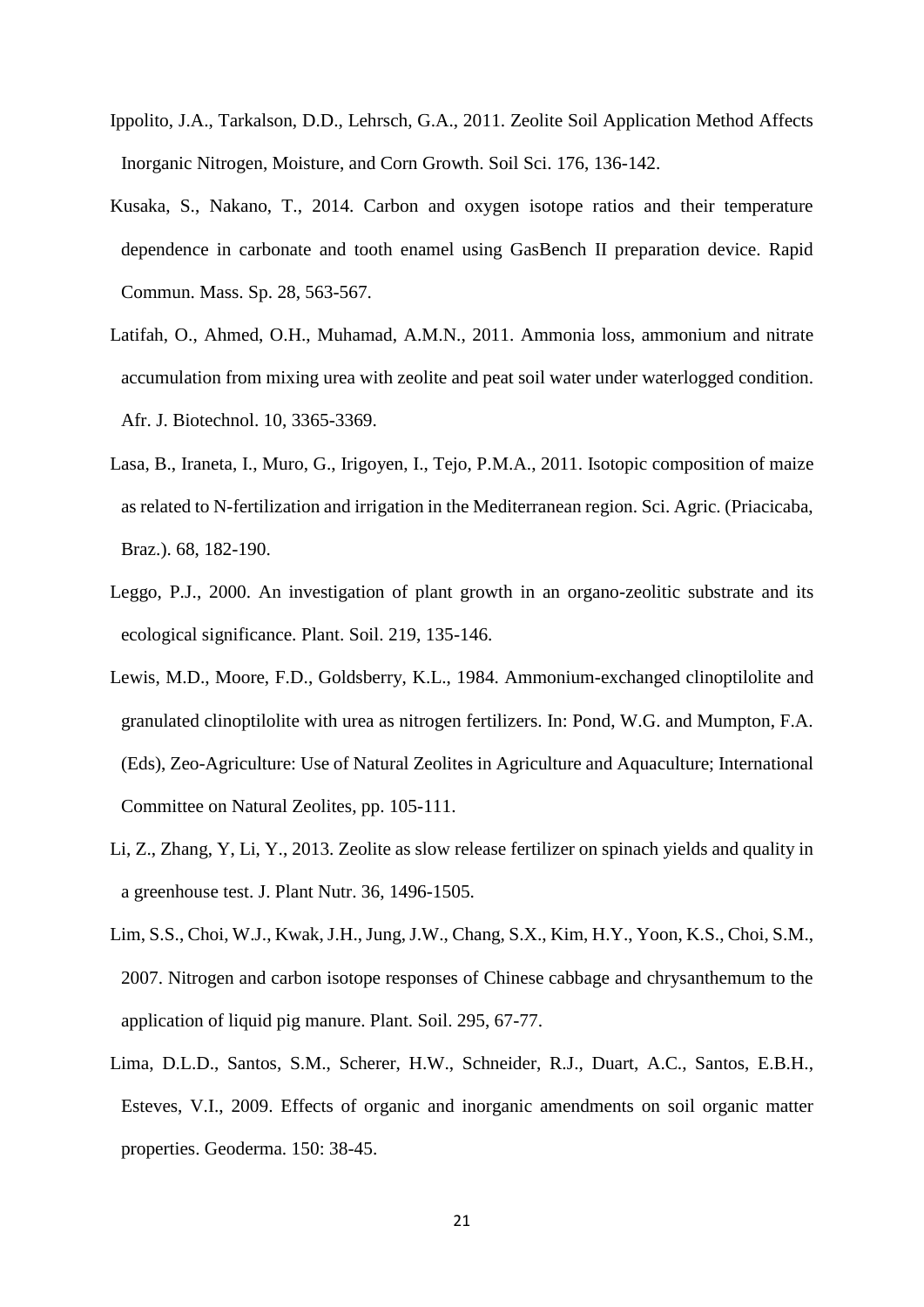- Longobardi, F., Sacco, D., Casiello, G., Ventrella, A., Sacco, A., 2015. Characterization of the Geographical and Varietal Origin of Wheat and Bread by Means of Nuclear Magnetic Resonance (NMR), Isotope Ratio Mass Spectrometry (IRMS) Methods and Chemometrics: A Review. Agricultural Sciences. 6, 126-136.
- Malferrari, D., Laurora, A., Brigatti, M.F., Coltorti, M., Di Giuseppe, D., Faccini, B., Passaglia, E., Vezzalini, M.G., 2013. Open-field experimentation of an innovative and integrated zeolitite cycle: project definition and material characterization. Rend. Lincei Sci. Fis. 24, 141- 150.
- Marchina, C., Bianchini, G., Natali, C., Pennisi, M., Colombani, N., Tassinari, R., Knoeller, K., 2015. The Po river water from the Alps to the Adriatic Sea (Italy): new insights from geochemical and isotopic (δ18O-δD) data. Environ. Sci. Pollut. Res. 22, 5184-5203.
- Mastrocicco, M., Colombani, N., Di Giuseppe, D., Faccini, B., Coltorti, M., 2013. Contribution of the subsurface drainage system in changing the nitrogen speciation of an agricultural soil located in a complex marsh environment (Ferrara, Italy). Agr. Water Manage. 119, 144-153.
- Maxwell, T.B., Silva, L.C.R., Horwath, W.R., 2014. Using multielement isotopic analysis to decipher drought impacts and adaptive management in ancient agricultural systems. Proc. Natl. Acad. Sci. USA. 111, E4807-E4808.
- O'Leary, M.H., 1988. Carbon isotopes in photosynthesis. BioScience. 38, 325-36.
- Ozbahce, A., Tari, A.F., Gönülal, E., Simsekli, N., Padem, H., 2015. The effect of zeolite applications on yield components and nutrient uptake of common bean under water stress. Arch Agron Soil Sci. 61, 615-626.
- Passaglia, E., 2008. Zeoliti naturali, zeolititi e loro applicazioni. Arvan, Padova, pp. 100.
- Reháková, M., Čuvanová, S., Dzivák, M., Rimár, J., Gaval'ová, Z., 2004. Agricultural and agrochemical uses of natural zeolite of the clinoptilolite type. Curr. Opin. Solid State Mater. Sci. 8, 397-404.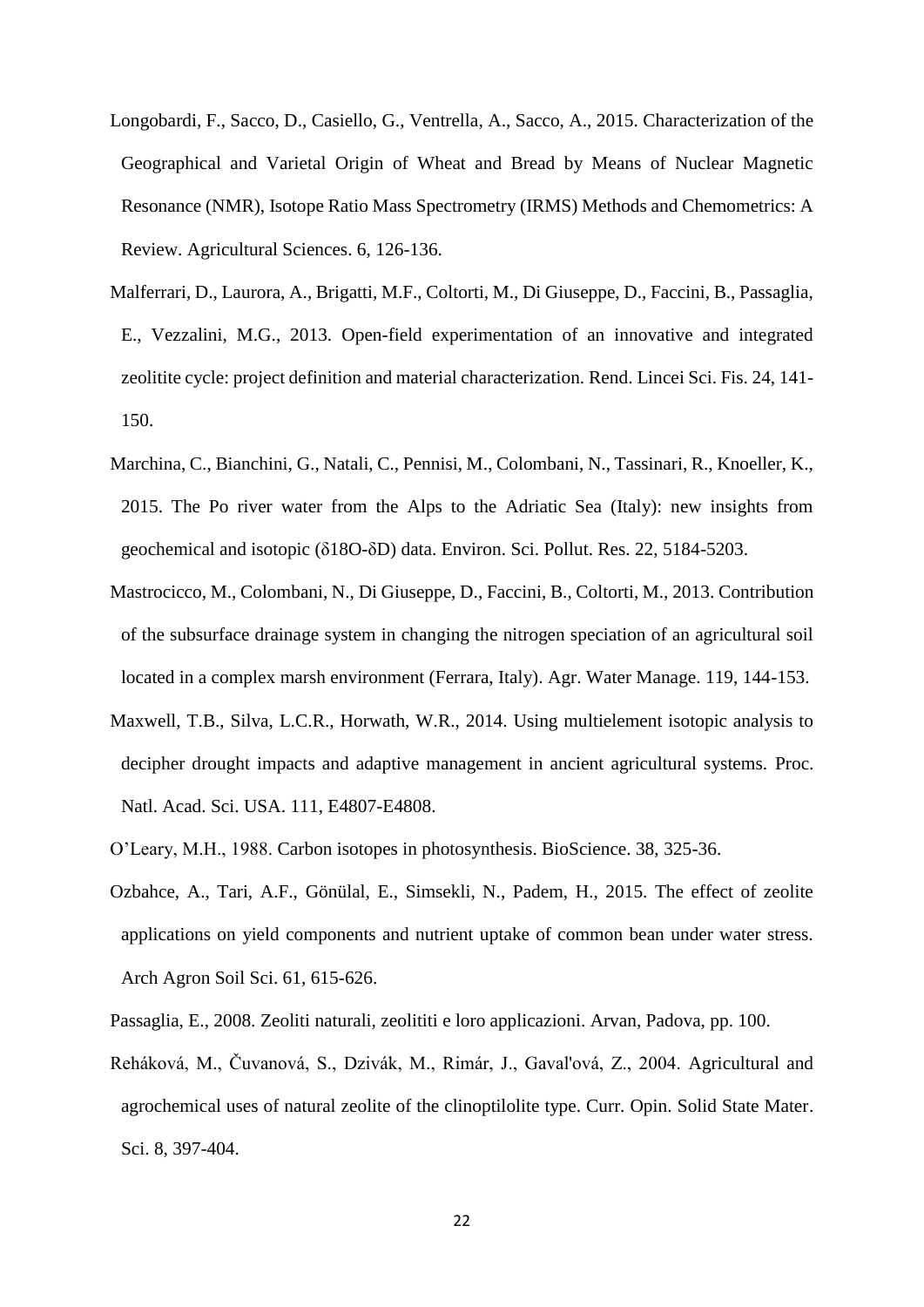- Riehl, S., Pustovoytov, K.E., Weippert, H., Klett, S., Hole, F., 2014. Drought stress variability in ancient Near Eastern agricultural systems evidenced by δ13C in barley grain. Proc. Natl. Acad. Sci. USA. 111, 12348-12353.
- Sacchi, E., Acutis, M., Bartoli, M., Brenna, S., Delconte, C.A., Laini, A., Penni, M., 2013. Origin and fate of nitrates in groundwater from the central Po plain: insights from isotopic investigations. Appl. Geochem. 34, 164-180.
- Sanchez-Bragado, R., Elazab, A., Zhou, B., Serret, M.D., Bort, J., Nieto-Taladriz, M.T., Araus, J.L., 2013. Contribution of the ear and the flag leaf to grain filling in durum wheat inferred from the carbon isotope signature: Genotypic and growing conditions effects. J. Integr. Plant Biol. 56, 444-45
- Schmidt, O., Ostle, N.J., 1999. Tracing nitrogen derived from slurry in earthworms using 15N/14N stable isotope ratios at natural abundances. Appl. Soil Ecol. 12, 7-13.
- Sepaskhah, A.R., Barzegar, M., 2010. Yield, water and nitrogen-use response of rice to zeolite and nitrogen fertilization in a semi-arid environment. Agr. Water. Manage. 98, 38-44.
- Shearer, G.B., Kohl, D.H., Commoner, B., 1974. The precision of determinations of the natural abundance of nitrogen-15 in soils, fertilizers, and shelf chemicals. Soil. Sci. 118, 308-316.
- Smil, V., 1999. Nitrogen in crop production: An account of global flows. Global Biogeochem. Cycl. 13, 647-662.
- Staddon, P.L., 2004. Carbon isotopes in functional soil ecology. Trends Ecol. Evol. 19, 148- 154.
- Szpak, P., Millaire, J.F., White, C.D., Longstaffe, F.J., 2012. Influence of seabird guano and camelid dung fertilization on the nitrogen isotopic composition of field-grown maize (Zea mays). J. Archaeol. Sci. 39, 3721–3740.